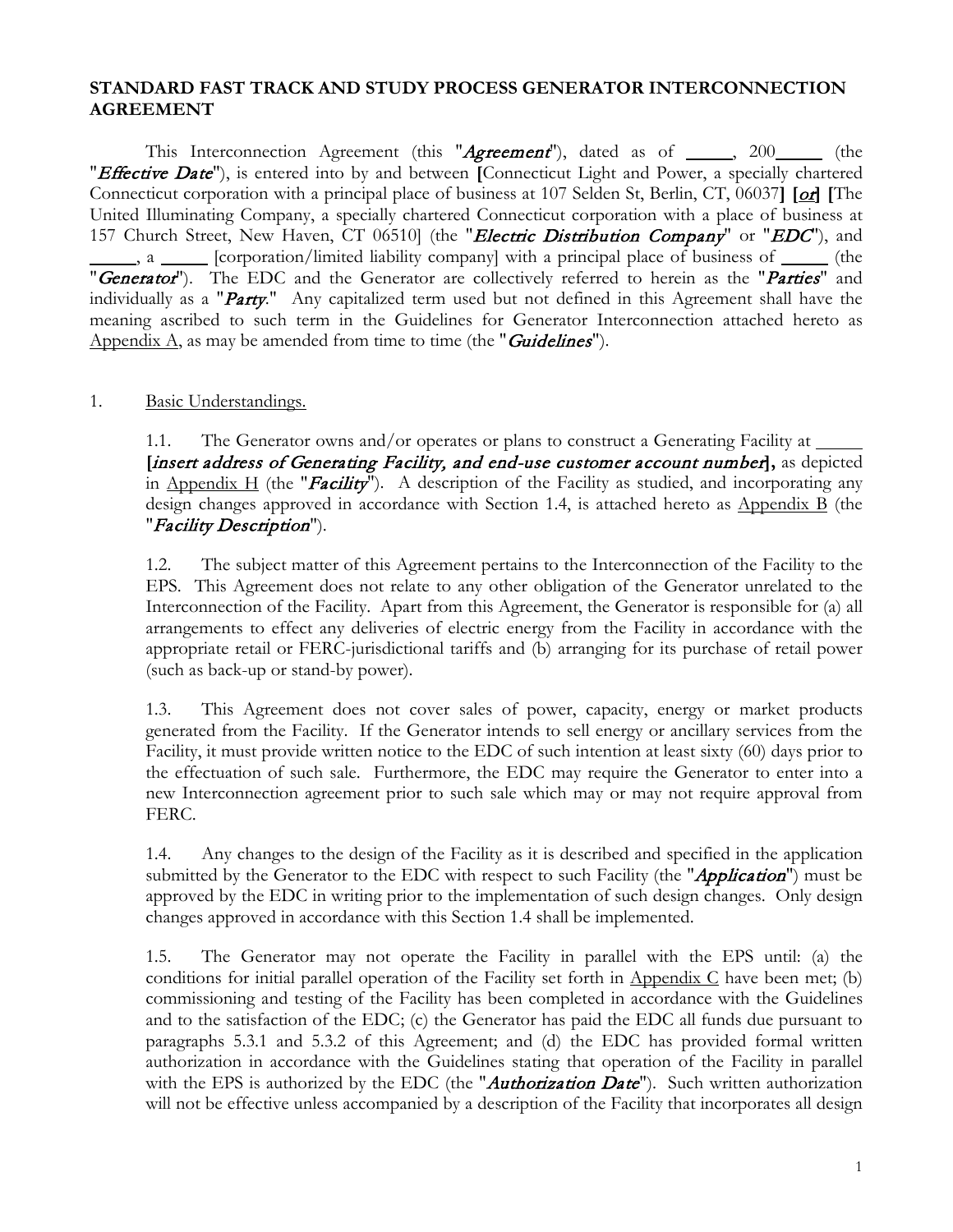changes to the Facility since the Application was submitted to the EDC (and not specified therein), including all design changes made during construction.

<span id="page-1-0"></span>1.6. The Generator shall obtain each consent, approval, authorization, order or acceptance from FERC necessary for the Generator or any entity that, directly or indirectly, through one or more intermediaries, controls, or is controlled by, or is under common control with the Generator (each, an "*Affiliate*") to sell any power, capacity, energy or market products from the Facility into the wholesale power market (collectively, "*Wholesale Sales*") prior to making any such sales. If the Generator intends to make Wholesale Sales, then the Generator shall provide written notice to the EDC at least sixty (60) days prior to making any Wholesale Sales. The Generator shall indemnify, defend and hold harmless the EDC, its trustees, directors, officers, employees, agents and affiliates from any costs, damages, fines or penalties, including reasonable attorneys' fees, directly resulting from Generator's or its Affiliate's non-compliance with any provision of this Section [1.6;](#page-1-0) provided, however, that the such indemnification obligation shall be subject to the limitation of liability set forth in Section [14.](#page-9-0)

2. Entire Agreement.

2.1. This Agreement, including any attachments or appendices, is entered into pursuant to the Guidelines.

2.2. This Agreement, the Guidelines, and the relevant EDC Tariffs, Terms and Conditions represent the entire understanding between the Parties as to the subject matter of this Agreement.

2.3. Each Party hereby represents that in entering into this Agreement, it has not relied on any promise, inducement, representation, warranty, agreement or other statement not set forth in this Agreement, the Tariffs, Terms and Conditions, or the Guidelines.

2.4. In the event of a conflict between this Agreement, the Guidelines and/or the Tariffs, Terms and Conditions, the Tariffs, shall take first precedent, followed by the Terms and Conditions, followed by the Guidelines, and lastly this Agreement.

3. Term.

3.1. This Agreement is effective as of the Effective Date. The Agreement shall continue in full force and effect until terminated pursuant to Section [4.](#page-1-1)

#### <span id="page-1-1"></span>4. Termination.

4.1. This Agreement may be terminated under the following conditions:

4.1.1. The Parties may mutually terminate this Agreement at any time upon the execution of an agreement to terminate this Agreement.

4.1.2. The Generator may terminate this Agreement at any time by providing sixty (60) days written notice to EDC.

4.1.3. Either Party may terminate this Agreement immediately upon the occurrence of an Event of Default (as such term is defined in Section [20.1\)](#page-11-0) by the other Party, subject to the notice requirement set forth in Section [20.2\(](#page-11-1)c).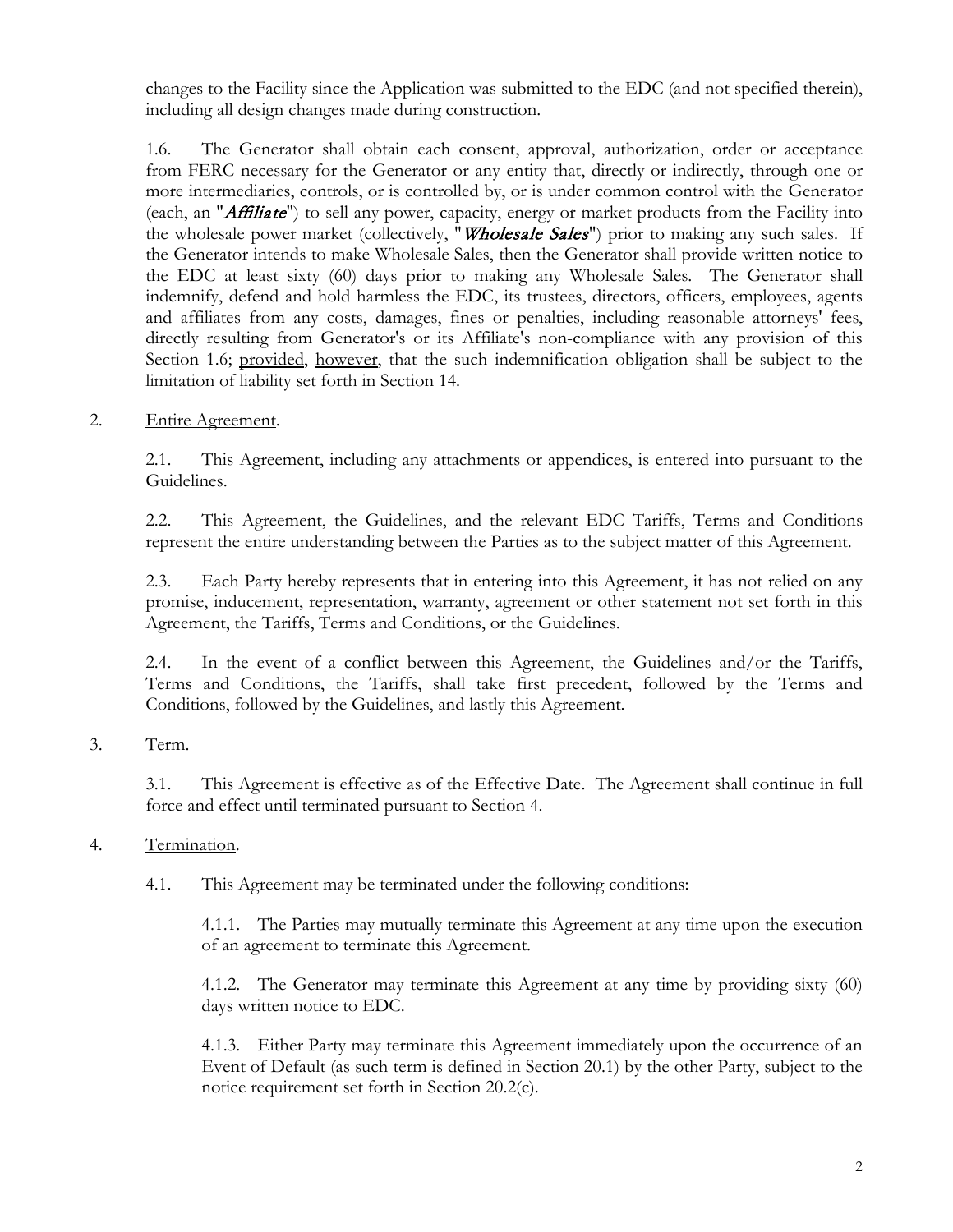4.1.4. The EDC may terminate this Agreement if the Generator: (a) operates the Facility in parallel with the EPS prior to the Authorization Date; (b) fails within six months of testing to receive authorization from the EDC to operate in parallel with the EPS; (c) does not construct the Facility in accordance with the Facility Description; (d) modifies the Facility without the written approval of the EDC; (e) fails to energize the Facility within twelve months of the Authorization Date; or (f) permanently abandons the Facility. For the purposes of this Agreement, the Generator's failure to operate the Facility for any consecutive twelve month period after the Authorization Date shall be deemed a permanent abandonment.

4.1.5. The EDC may terminate this Agreement if the Generator fails to correct an Emergency Condition (as such term is defined in Section [7.1.1\)](#page-5-0) or a Non-Emergency Adverse Operating Effect (as such term is defined in Section [7.1.4\)](#page-6-0) within ninety (90) days from the date on which the EDC disconnected the Facility due to such event.

4.2. Survival of Obligations. The termination of this Agreement shall not relieve either Party of its liabilities and obligations, owed or continuing at the time of termination.

4.3. Related Agreements. Any agreement attached to and incorporated into this Agreement shall terminate concurrently with this Agreement unless the Parties have agreed otherwise in writing.

5. General Payment Terms.

5.1. Interconnection Costs. The Generator is responsible for paying all costs associated with Interconnection of the Facility, including (a) testing costs, (b) costs associated with installing, testing and maintaining the communications infrastructure necessary to provide protection and/or monitoring of the Generating Facility (collectively, the "Communications Costs"), (c) construction, modification or upgrade costs necessary to accommodate the Interconnection (collectively, the "*Construction Costs*"), and (d) any ongoing maintenance costs and other charges deemed necessary by the EDC to maintain the Interconnection (all such costs described in this sentence, the "*Interconnection Costs*"). The EDC shall notify the Generator in the event the Construction Costs exceed 110% of the estimate of such costs provided by the EDC to the Generator in the Construction Agreement (as such term is defined below), facility study report or other written understanding of the Parties.

5.2. Initial Cost Estimate. Attached hereto as  $\Delta$ ppendix D is a good-faith estimate of the initial Interconnection Costs (the "*Initial Cost Estimate*").

5.3. Billing and Payment Procedures for Initial Interconnection Costs.

5.3.1. The Generator shall pay the EDC the amount set forth in the Initial Cost Estimate (the "*Initial Payment*") within thirty (30) days of the Effective Date.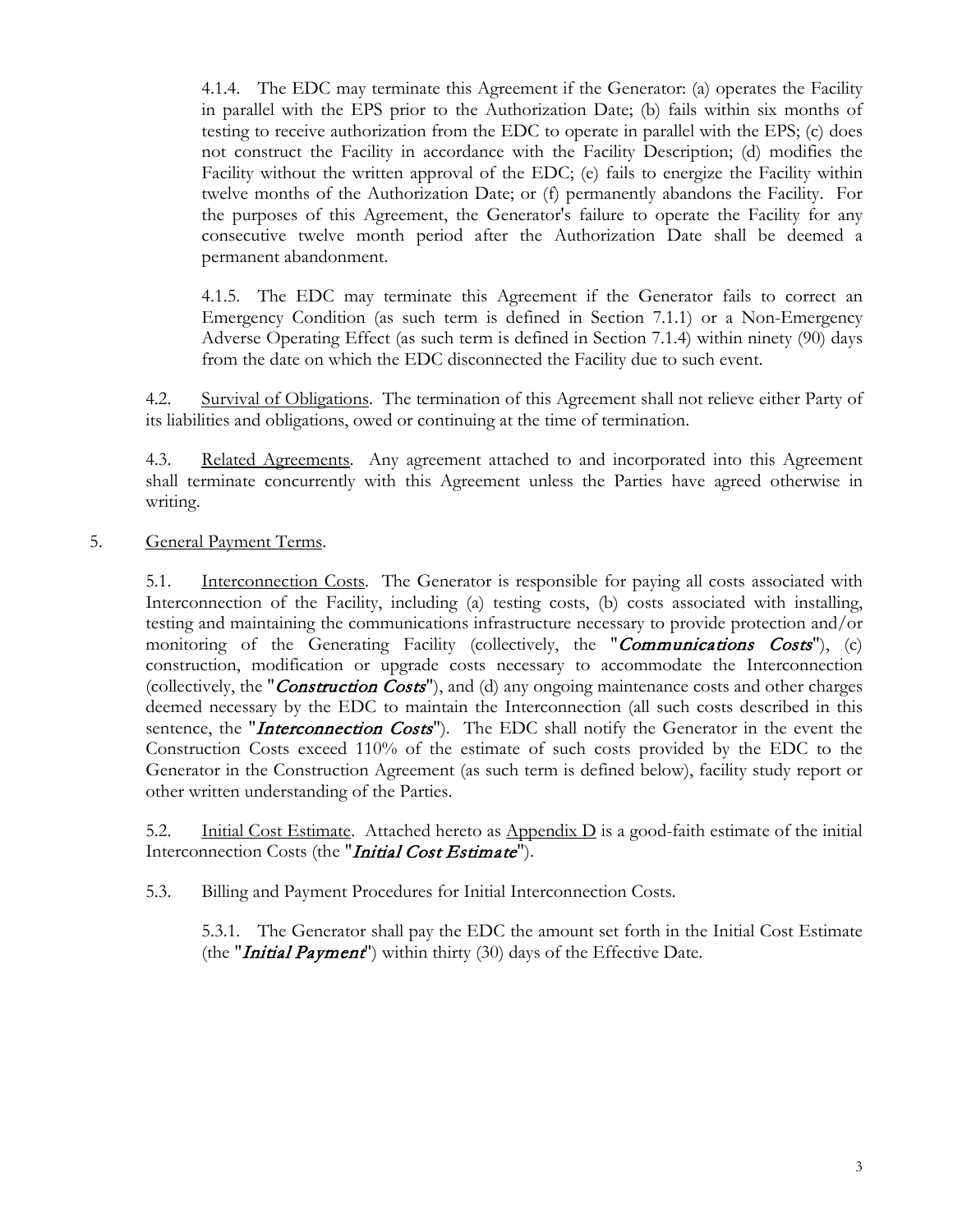5.3.2. Within thirty (30) days following the date on which the Facility is first connected to the EPS (the "*Initial Interconnection*"), the EDC shall provide the Generator with a final accounting report detailing any Underpayment (as such term is defined below) or Overpayment (as such term is defined below) made by the Generator with respect to the Initial Payment. To the extent that the actual Interconnection Costs accrued up to the date of the Initial Interconnection exceed the Initial Payment (an "*Underpayment*"), the EDC shall invoice the Generator for an amount equal to the Underpayment and the Generator shall pay such amount to the EDC within thirty (30) days of such invoice. To the extent that the Initial Payment exceeds the actual Interconnection Costs accrued up to the date of the Initial Interconnection (an "Overpayment"), the EDC shall refund to the Generator an amount equal to the Overpayment within thirty (30) days of the provision of such final accounting report.

5.4. Billing and Payment Procedures for Ongoing Interconnection Costs. All Interconnection Costs incurred following the Initial Interconnection shall hereinafter be referred to as the "Ongoing Costs," and shall include maintenance, testing and Communications Costs, as well as any Construction Costs not included in either (a) the Construction Agreement by and between the Generator and the Company, dated as of  $[\_\_\]$ , a copy of which is attached hereto as Appendix  $E$  (the "*Construction Agreement*"), or (b) the Initial Cost Estimate. The EDC shall invoice the Generator for all Ongoing Costs as such costs are incurred, and the Generator shall pay each such invoice within thirty (30) days of receipt, or as otherwise agreed to by the Parties.

5.5. Milestones. The Parties shall agree on milestones for which each Party is responsible and list them in Appendix  $F$  of this Agreement. A Party's obligations under this provision may be extended by agreement. If a Party anticipates that it will be unable to meet a milestone for any reason other than a Force Majeure Event (as such term is defined in Section 18.1), it shall immediately notify the other Party of the reason(s) for not meeting the milestone and (a) propose the earliest reasonable alternate date by which it can attain this and future milestones, and (b) requesting appropriate amendments to Appendix F. The Party affected by the failure to meet a milestone shall not unreasonably withhold agreement to such an amendment unless (i) it will suffer significant uncompensated economic or operational harm from the delay, (ii) attainment of the same milestone has previously been delayed, or (iii) it has reason to believe that the delay in meeting the milestone is intentional or unwarranted notwithstanding the circumstances explained by the Party proposing the amendment.

5.6. Distribution Upgrades. The EDC shall design, procure, construct, install, and own the upgrades described in Appendix G of this Agreement (the "Upgrades"). If the EDC and the Generator agree, the Generator may construct Upgrades that are located on land owned by the Generator. The actual cost of the Upgrades, including overheads, shall be directly assigned to the Generator. The Generator shall be responsible for its share of all reasonable expenses, associated with operating, maintaining, repairing, and replacing such Upgrades, except to the extent that a retail tariff of, or an agreement with, the EDC provides otherwise.

5.7. Taxes. The Parties shall comply with all applicable federal and state tax laws.

## <span id="page-3-0"></span>6. Operating Requirements.

6.1. General Operating Requirements. The Generator shall construct, interconnect, operate, and maintain the Facility and all accompanying and necessary facilities in accordance with (a) all applicable laws and requirements, Good Utility Practice, the Guidelines, Tariffs, and the Terms and Conditions; (b) applicable specifications that meet or exceed those provided by the National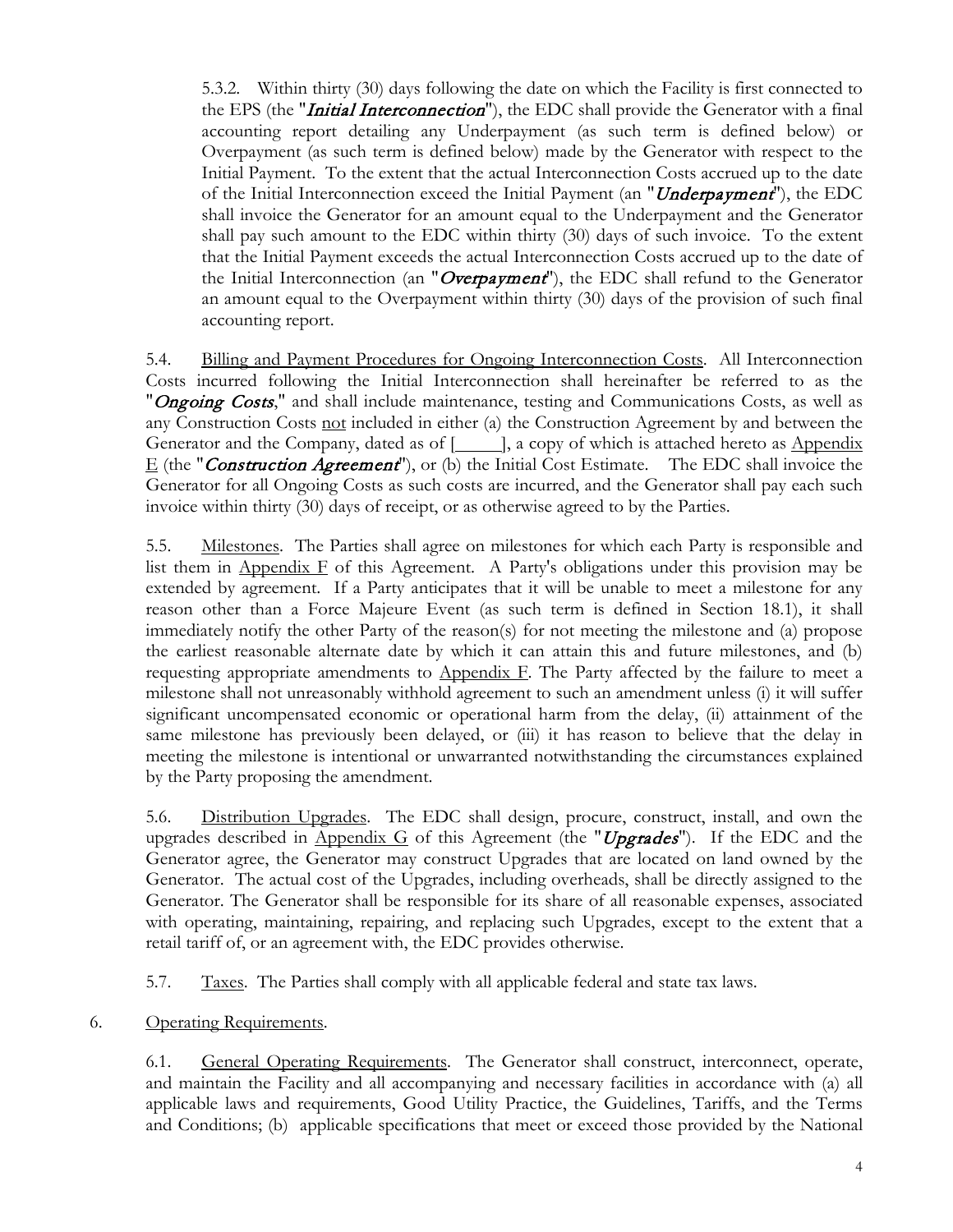Electrical Safety Code, the American National Standards Institute, IEEE, Underwriter's Laboratory and ISO-NE operating requirements in effect at the time of construction and other applicable national and state codes and standards. Following the initial Interconnection of the Facility, the Generator shall comply with all special operating requirements set forth in Appendix C. In the event that the EDC believes that the cause of any problem to the EPS originates from the Facility, the EDC has the right to install monitoring equipment at a mutually agreed upon location to determine the exact cause of the problem. The cost of such monitoring equipment shall be borne by the EDC, unless such problem or problems are demonstrated to be caused by the Facility or if the test was performed at the request of the Generator in which case the costs of the monitoring equipment shall be borne by the Generator. If the operation of the Facility interferes with the EDC's or its customers' operations, the Generator must immediately take corrective action to stop such interference and shall not operate the Facility until such time as such interference is stopped. If the Generator fails to take immediate corrective action pursuant to the preceding sentence, then the EDC may disconnect the Facility as set forth in the Guidelines.

#### 6.2. No Adverse Effects; Non-interference.

6.2.1. The EDC shall notify the Generator if the EDC has evidence that the operation of the Facility could cause disruption or deterioration of service to other customers served from the EPS or if operation of the Facility could cause damage to the EPS or other affected systems. (For example, deterioration of service could be caused by, among other things, harmonic injection in excess of IEEE STD 519, as well as voltage fluctuations caused by large step changes in loading at the Facility.) The Generator shall cease operation of the Facility until such time as the Facility can operate without causing disruption or deterioration of service to other customers served from the EPS or causing damage to the EPS or other affected systems. Each Party shall promptly notify the other Party in writing of any condition or occurrence relating to such Party's equipment or facilities which, in such Party's reasonable judgment, could adversely affect the operation of the other Party's equipment or facilities.

6.2.2. The EDC shall operate the EPS in such a manner so as to not unreasonably interfere with the operation of the Facility. The Generator shall protect itself from normal disturbances propagating through the EPS in accordance with Good Utility Practice. Examples of such disturbances include single-phasing events, voltage sags from remote faults on the EPS, and outages on the EPS.

#### 6.3. Safe Operations and Maintenance.

6.3.1. General. The Generator shall operate, maintain, repair, and inspect, and shall be fully responsible for, the Facility or facilities that it now or hereafter may own unless otherwise specified in this Agreement. Each Party shall be responsible for the maintenance, repair and condition of its respective lines and appurtenances on such Party's respective side of the Point of Interconnection. The EDC and the Generator shall each provide equipment on its respective side of the Point of Interconnection that adequately protects the EPS, personnel, and other persons from damage and injury. If the EDC has constructed or owns facilities that are identified at the time of Interconnection as specifically required by or as a result of such Interconnection, then the Generator shall reimburse the EDC for the costs of maintaining and repairing such facilities.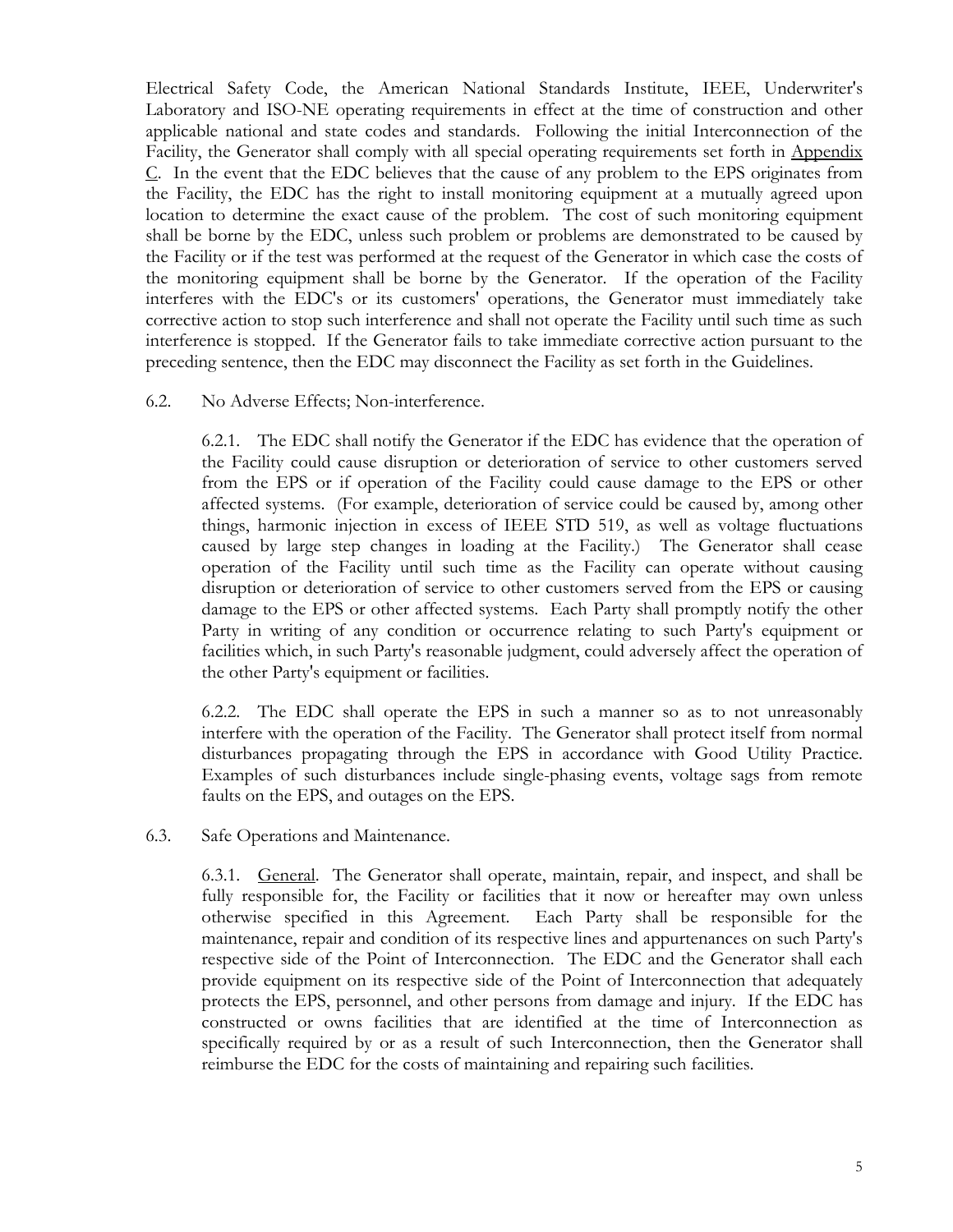6.3.2. Ongoing Maintenance; Testing of the Facility. The Parties hereby acknowledge and agree that maintenance testing of the Facility's protective relaying is imperative for safe, reliable operation of the Facility. The test cycle for such protective relaying shall not be less frequent than once every sixty (60) calendar months or the manufacturer's recommended test cycle, whichever is more frequent. The Generator shall provide copies of these test records to the EDC within thirty (30) days of the completion of such maintenance testing. The EDC may disconnect the Facility from the EPS if the Generator fails to adhere to this Section 6.3.2. The Generator is responsible for all ongoing maintenance costs associated with the Facility.

6.4. Access.

6.4.1. Emergency Contact Information. Each Party shall provide to the other Party and shall update as necessary a telephone number that can be used at all times to allow the other Party to report an emergency.

6.4.2. EDC Right to Access EDC-Owned Facilities and Equipment. The Generator shall allow the EDC access to the EDC's equipment and the EDC's facilities located on the Facility's premises (the "*EDC Property*"). To the extent that the Generator does not own all or part of the real property on which the EDC is required to locate EDC Property in order to serve the Facility, the Generator shall procure and provide to the EDC all necessary rights, including easements, for access to the EDC Property.

6.4.3. Isolation Device. The EDC shall have access to the Isolation Device of the Facility at all times. Generator is responsible for obtaining any and all property rights, including easements, which will permit the EDC access to such Isolation Device.

6.4.4. Right to Review Information. The EDC shall have the right to review and obtain copies of the Generator's operations and maintenance records, logs, or other information such as unit availability, maintenance outages, circuit breaker operation requiring manual reset, relay targets and unusual events pertaining to the Facility or its Interconnection with the EPS. The EDC shall treat such information as confidential and shall use such information solely for the purposes of determining compliance with the operating requirements set forth in this Section [6.](#page-3-0)

7. Disconnection.

## 7.1 Temporary Disconnection.

<span id="page-5-0"></span>7.1.1 Emergency Conditions. The EDC may immediately and temporarily disconnect the Facility from the EPS without prior notification in cases where, in the reasonable judgment of the EDC, the continued connection of the Facility is imminently likely to (a) endanger persons or damage property or (b) cause an adverse effect on the integrity or security of, or damage to, the EPS or to other electric power systems to which the EPS is directly connected (each, an "*Emergency Condition*"). Upon becoming aware of an Emergency Condition, the Generator shall (i) immediately suspend operation of the Facility and (ii) promptly provide written notice to the EDC of such Emergency Condition and suspension (an "*Emergency Condition Notice*"). The Emergency Condition Notice shall describe (A) such Emergency Condition, (B) the extent of any damage or deficiency, (C) the expected effect on the operation of each Party's facilities and operations, (D) the anticipated duration of such Emergency Condition and (E) the necessary corrective action.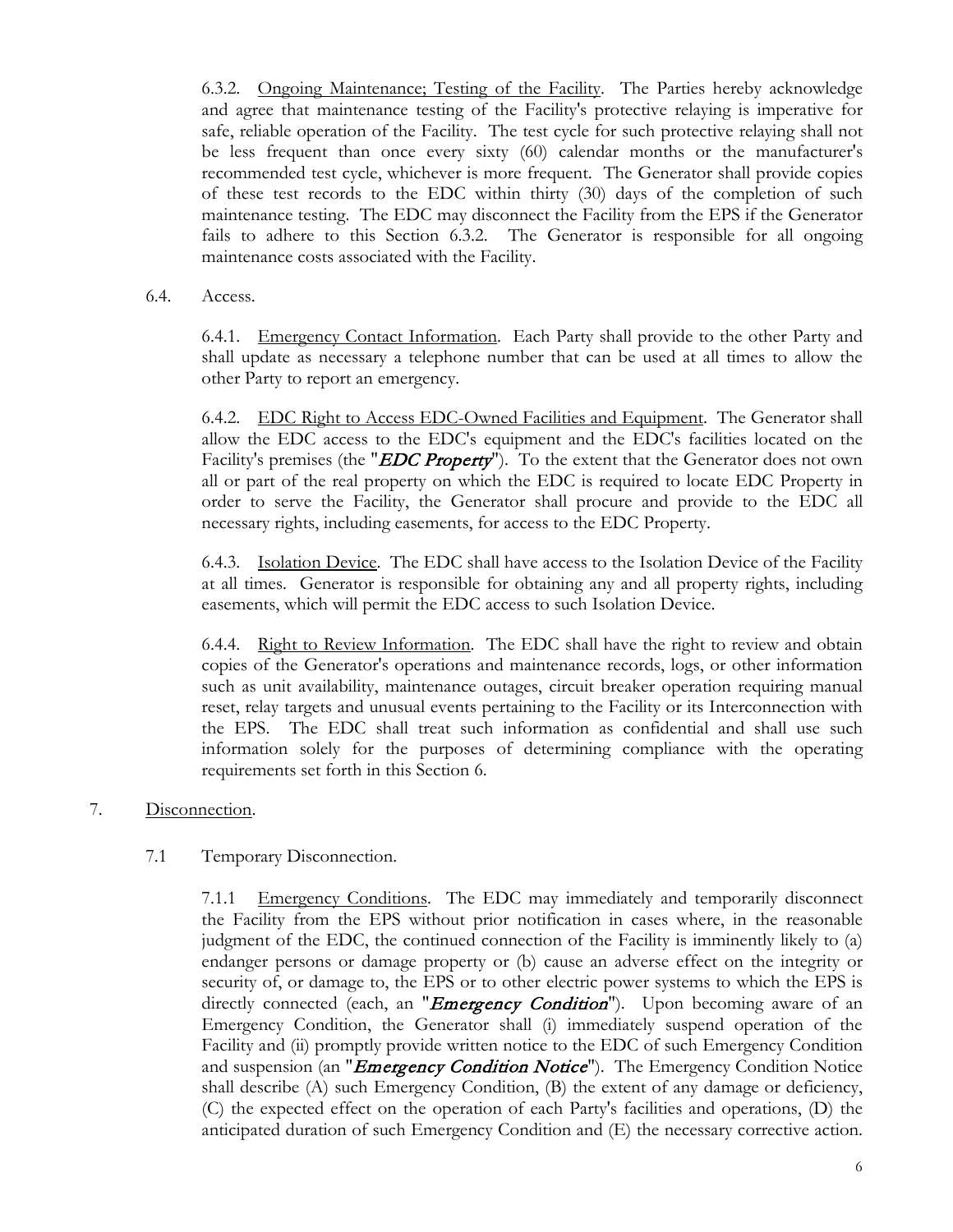After temporary disconnection or suspension pursuant to this Section [7.1.1,](#page-5-0) the Facility may not be reconnected or resume operation until the EDC and Generator are both satisfied that the cause of such Emergency Condition has been corrected. If the Generator fails to correct the Emergency Condition within ninety (90) days from the time that the EDC has temporarily disconnected the Facility due to such an event, the EDC may elect to terminate this Agreement in accordance with Section 4.1.5 and/or permanently disconnect the Facility in accordance with Section [7.2.2.](#page-7-0)

<span id="page-6-1"></span>7.1.2 Routine Maintenance, Construction and Repair. The EDC shall have the right to disconnect the Facility from the EPS when necessary for routine maintenance, construction and repairs to the EPS. The EDC shall provide the Generator with a minimum of seven (7) days prior written notice of such disconnection, consistent with the EDC's planned outage notification protocols. If the Generator requests disconnection by the EDC at the Point of Common Interconnection, the Generator will provide a minimum of seven (7) days prior written notice to the EDC. The EDC shall make reasonable efforts to work with Generator to schedule a mutually convenient time or times to temporarily disconnect the Facility pursuant to this Section [7.1.2.](#page-6-1)

<span id="page-6-2"></span>7.1.3 Forced Outages. During any forced outage, the EDC shall have the right to temporarily disconnect the Facility from the EPS in order to effect immediate repairs to the EPS. The EDC shall use reasonable efforts to provide the Generator with prior notice of such temporarily disconnection; provided, however, the EDC may temporarily disconnect the Facility from the EPS without such notice pursuant to this Section [7.1.2](#page-6-2) in the event circumstances do not permit such prior notice to the Generator.

<span id="page-6-0"></span>7.1.4 Non-Emergency Adverse Operating Effects. The EDC may temporarily disconnect the Facility if it is having a non-emergency adverse operating effect on the EPS or on other customers (a "Non-Emergency Adverse Operating Effect") if the Generator fails to correct such Non-Emergency Adverse Operating Effect within fortyfive (45) days of the EDC's written notice to the Generator requesting correction of such Non-Emergency Adverse Operating Effect. If the Generator fails to correct a Non-Emergency Adverse Operating Effect within ninety (90) days from the time that the EDC has temporarily disconnected the Facility due to such an event, the EDC may elect to terminate this Agreement in accordance with Section 4.1.5 and/or permanently disconnect the Facility in accordance with Section [7.2.2.](#page-7-0)

7.1.5 Modification of the Facility. The EDC has the right to immediately suspend Interconnection service and temporarily disconnect the Facility in the event any material modification to the Facility or the Generator's Interconnection facilities has been implemented without prior written authorization from the EDC.

7.1.6 Re-connection. Any temporary disconnection pursuant this Section 7.1 shall continue only for so long as is reasonably necessary. The Generator and the EDC shall cooperate with each other to restore the Facility and the EPS, respectively, to their normal operating states as soon as reasonably practicable following the correction of the event that led to the temporary disconnection.

7.2 Permanent Disconnection.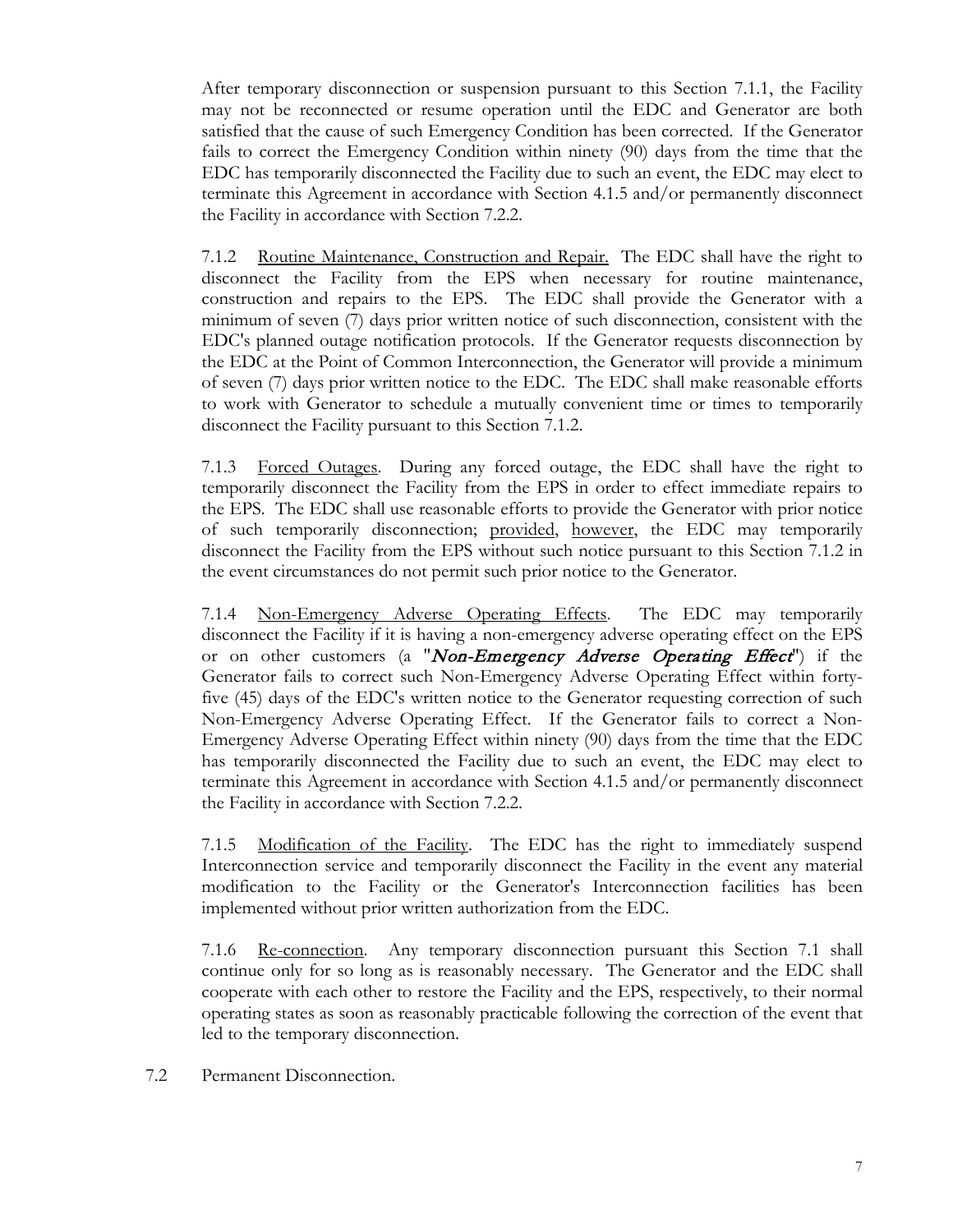7.2.1 The Generator may permanently disconnect the Facility at any time upon thirty (30) days prior written notice to the EDC.

- <span id="page-7-0"></span>7.2.2 The EDC may permanently disconnect the Facility upon termination of this Agreement in accordance with Section [4.](#page-1-1)
- 7.2.3 The EDC may permanently disconnect the Facility in the event the Generator is unable to correct an Emergency Condition or a Non-Emergency Adverse Operating Effect in accordance with Section [7.1.1](#page-5-0) or Section [7.1.4,](#page-6-0) respectively.

#### 8. Metering.

8.1. Metering of the output from the Facility shall be conducted pursuant to the terms of the Guidelines.

#### 9. Assignments.

9.1 Except as provided herein, the Generator shall not voluntarily assign its rights or obligations, in whole or in part, under this Agreement without the EDC's prior written consent, which consent shall not be unreasonably withheld or delayed. Any assignment the Generator purports to make without the EDC's prior written consent shall not be valid. Notwithstanding the foregoing, the EDC's consent shall not be required for any assignment made by the Generator to an Affiliate with an equal or greater credit rating and with the legal authority and operational ability to satisfy the obligations of the Generator under this Agreement; provided that that Generator promptly notifies the EDC of any such assignment. In all events, the Generator shall not be relieved of its obligations under this Agreement unless, and until, the permitted assignee assumes in writing all obligations of this Agreement and notifies the EDC of such assumption.

#### 10. Confidentiality.

10.1 The EDC shall maintain the confidentiality of information provided from the Generator to the EDC if such information is clearly marked and labeled "Confidential" (the "Confidential Information"). Confidential Information shall not include information that (a) is or hereafter becomes part of the public domain, (b) previously was in the possession of the EDC, or (c) the EDC is required to disclose pursuant to a valid order of a court or other governmental body or any political subdivision thereof; provided, however, that to the extent that it may lawfully do so, the EDC shall first have given notice to the Generator and given the Generator a reasonable opportunity to interpose an objection or obtain a protective order requiring that the Confidential Information and/or documents so disclosed be used only for the purpose for which the order was issued; provided further that if such Confidential Information is requested or required by the DPUC, the EDC shall seek protective treatment of such Confidential Information.

#### 11. Insurance Requirements.

11.1 General Liability. In connection with the Generator's performance of its duties and obligations under this Agreement, the Generator shall maintain, during the term of this Agreement, general liability insurance with a combined single limit of not less than: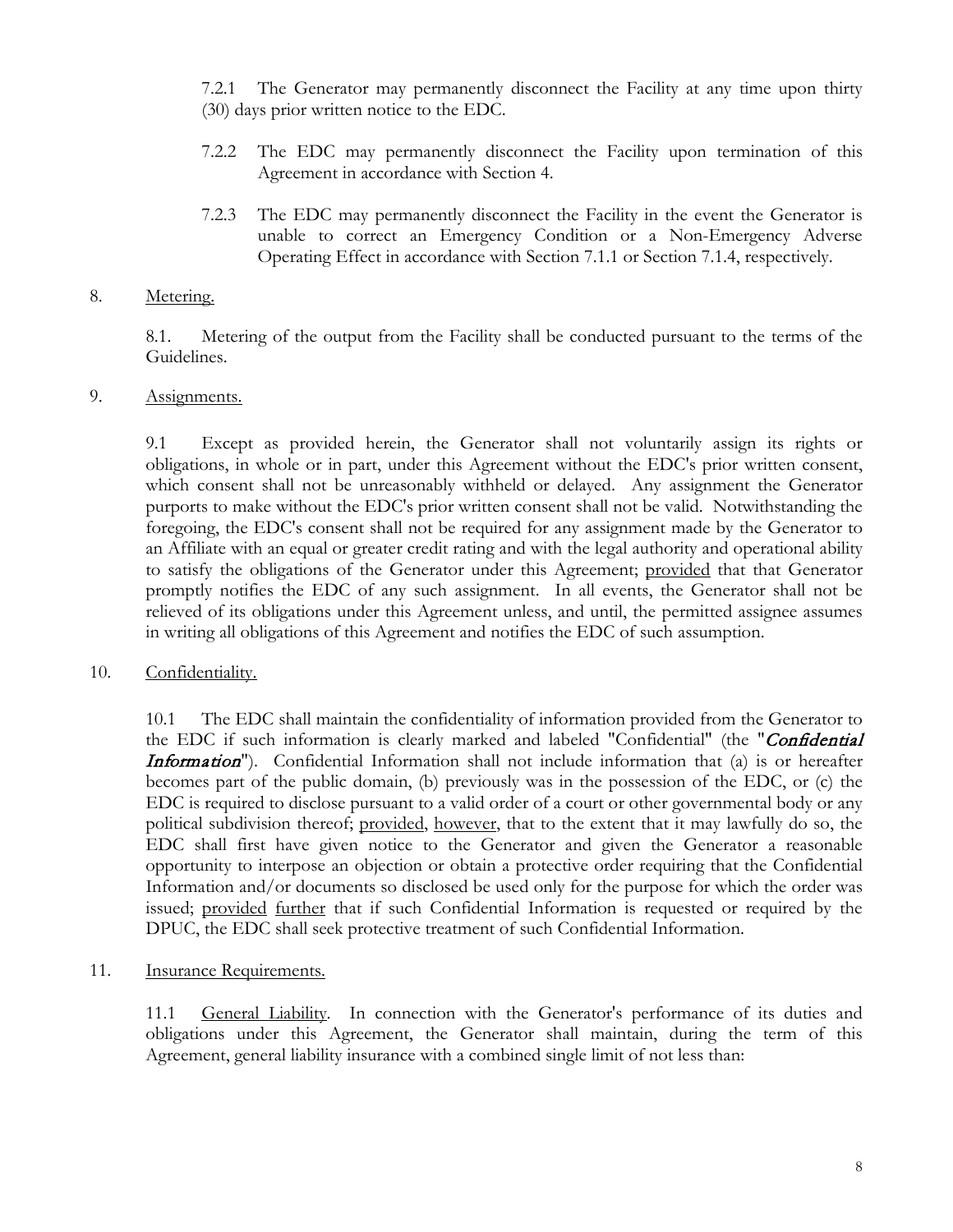11.1.1 Three hundred thousand dollars (\$300,000) per occurrence and in the aggregate for bodily injury and/or property damage claims where the gross nameplate rating of the Facility is less than or equal to an aggregate of 100 kW;

11.1.2 One million dollars (\$1,000,000) per occurrence and in the aggregate for bodily injury and/or property damage claims where the gross nameplate rating of the Facility is greater than 100 kW and less than or equal to an aggregate of 1MW;

11.1.3 Two million dollars (\$2,000,000) per occurrence and in the aggregate for bodily injury and/or property damage claims where the gross nameplate rating of the Facility is greater than 1MW and less than or equal to an aggregate of 5MW; or

11.1.4 Five million dollars (\$5,000,000) per occurrence and in the aggregate for bodily injury and/or property damage claims where the gross nameplate rating of the Facility is greater than 5MW and less than or equal to an aggregate of 20MW.

11.2 Insurer Requirements and Endorsements. All insurance required pursuant to this Section 11 shall be carried by insurers qualified to underwrite insurance in Connecticut with an A.M. Best rating of A- or better. In addition, all insurance shall: (a) include the EDC as an additional insured; (b) contain a severability of interest clause or cross-liability clause unless the Generator is a residential customer; (c) provide that the EDC shall not be liable to the insurance carrier with respect to the payment of premium for such insurance; and (d) provide for written notice to the EDC thirty (30) days prior to cancellation, termination, or material change of such insurance.

#### 11.3 Evidence of Insurance.

11.3.1 Evidence of the insurance required pursuant to this Section 11 shall state that the coverage provided is primary, and is not excess of or contributing with any insurance or self-insurance maintained by the EDC.

11.3.2 The Generator is responsible for providing the EDC with evidence of insurance on an annual basis as set forth in the Guidelines.

11.3.3 Prior to the EDC commencing any work on system modifications, the Generator shall have its insurer provide to the EDC certificates of insurance evidencing the insurance coverage required pursuant to this Section 11. Such certificates shall clearly indicate whether such insurance policy is written on a "claims-made" basis.

11.3.4 The EDC may, at its discretion, require the Generator to maintain tail coverage with respect to any policy written on a "claims-made" basis for a period of three years after expiration or termination of such policy.

11.3.5 All insurance certificates, statements of self insurance, endorsements, cancellations, terminations, alterations, and material changes of such insurance shall be issued and submitted to the appropriate EDC Facilitator.

#### 12. Performance Assurance.

12.1 If the EDC reasonably expects that any Interconnection Costs necessary to accommodate the Facility will be in excess of fifty thousand dollars (\$50,000) in the aggregate in any calendar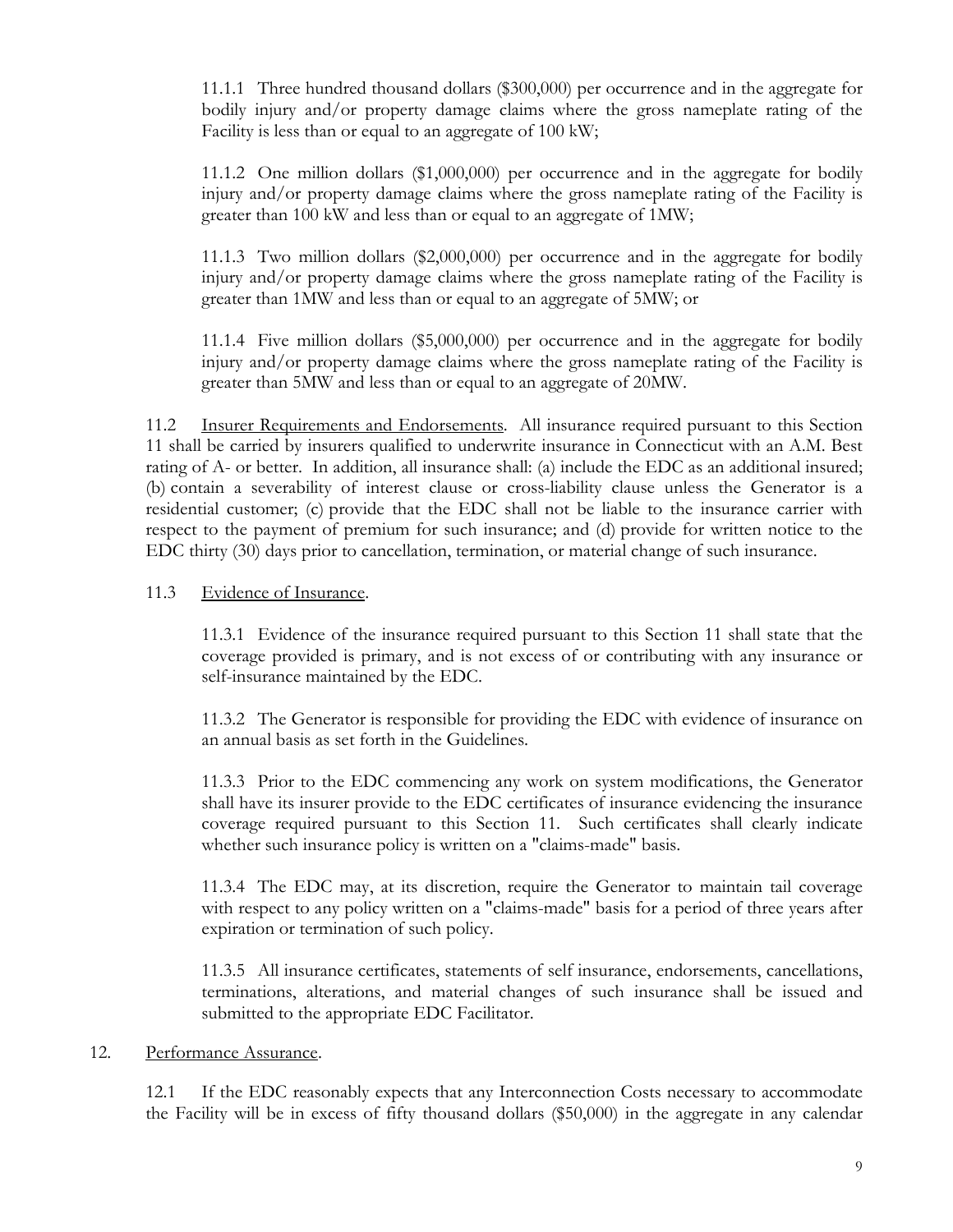year, the EDC may require that the Generator provide to the EDC a guarantee, a surety bond, letter of credit or other form of security that is reasonably acceptable to the EDC at least twenty (20) Business Days prior to the commencement of the related work. Such security for payment shall be in an amount sufficient to cover such Interconnection Costs. In addition:

12.1.1. Any guarantee provided by the Generator pursuant to this Section 12 shall be made by an entity that meets the creditworthiness requirements of the EDC, and contain terms and conditions that guarantee payment of any amount that may be due from the Generator, up to an agreed-to maximum amount; and

12.1.2. Any letter of credit or surety bond provided by the Generator pursuant to this Section 12.1.2 shall be issued by a financial institution or insurer reasonably acceptable to the EDC and must specify an expiration date reasonably acceptable to the EDC.

## <span id="page-9-1"></span>13. Indemnification.

13.1 Indemnification of the EDC. Subject to the limitation of liability set forth in Section [14,](#page-9-0) the Generator shall indemnify, defend and hold harmless the EDC and its trustees, directors, officers, employees and agents (including affiliates, contractors and their employees) from and against any liability, damage, loss, claim, demand, complaint, suit, proceeding, action, audit, investigation, obligation, cost, judgment, adjudication, arbitration decision, penalty (including fees and fines), or expense (including court costs and attorneys' fees) relating to, arising from or connected to this Agreement.

13.2 Indemnification of the Generator. Subject to the limitation of liability set forth in Section [14,](#page-9-0) the EDC agrees to indemnify, defend and hold harmless the Generator, its trustees, directors, officers, employees and agents (including Affiliates, contractors and their employees), from and against any and all damages for personal injury (including death) or property damage to unaffiliated third parties arising from any and all actions relating to or arising out of any material failure by the EDC to perform any of its obligations pursuant to Section 6.2.2 of this Agreement.

13.3 Survival of Indemnification. The indemnification obligations of each Party set forth in this Section [13](#page-9-1) shall continue in full force and effect regardless of whether this Agreement has expired or been terminated, defaulted or cancelled and shall not be limited in any way by any limitation on insurance.

#### <span id="page-9-0"></span>14. Limitation of Liability.

14.1 Except with respect to a Party's fraud or willful misconduct, and except with respect to damages sought by a third party in connection with a third party claim: (a) neither Party shall be liable to the other Party, for any damages other than direct damages; and (b) each Party agrees that it is not entitled to recover and agrees to waive any claim with respect to, and will not seek, consequential, punitive or any other special damages as to any matter under, relating to, arising from or connected to this Agreement.

15. Amendments and Modifications.

15.1 No amendment or modification of this Agreement shall be binding unless in writing and duly executed by both Parties.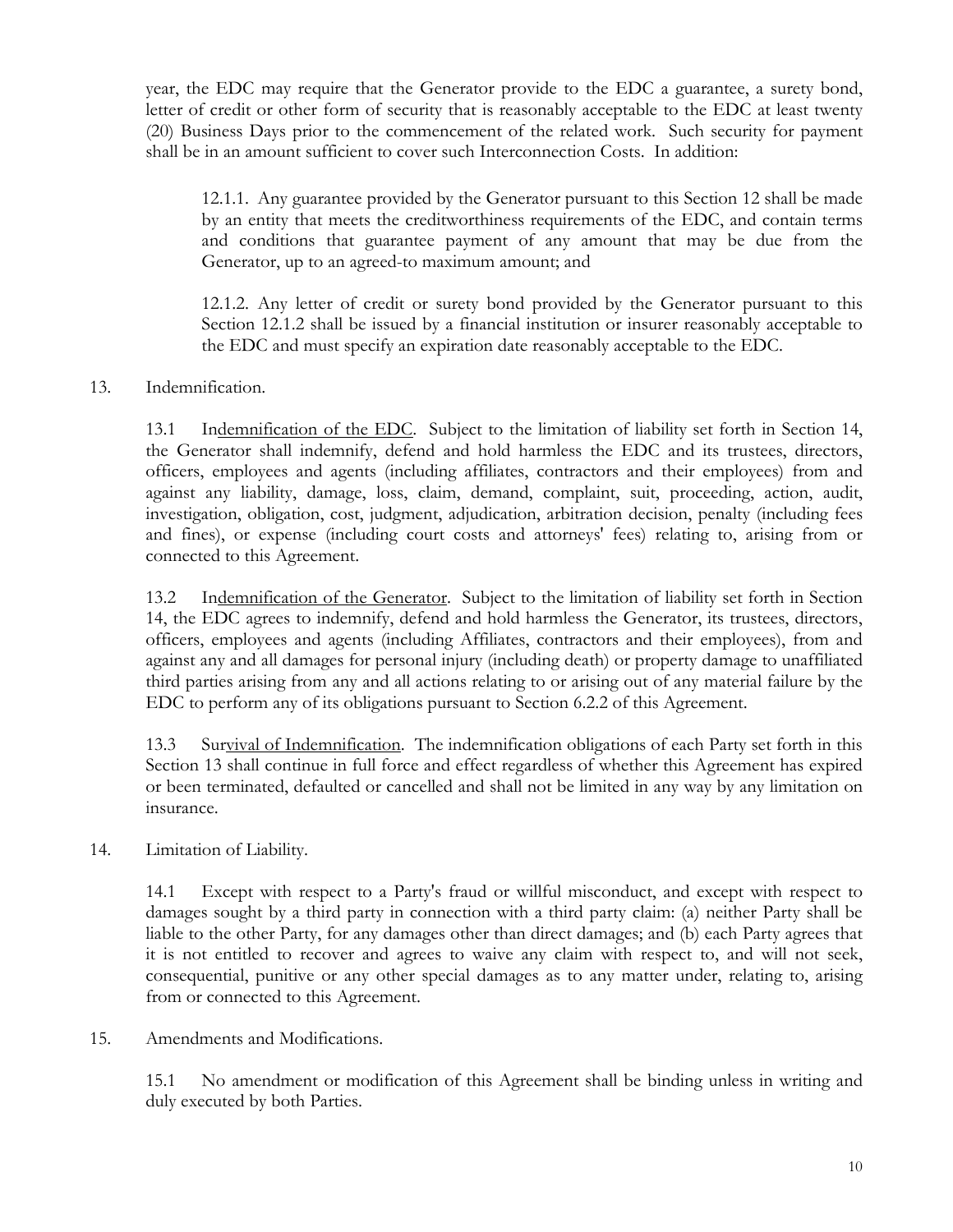#### 16. Permits and Approvals.

16.1. The Generator is responsible for obtaining all environmental and other permits required by governmental authorities for the construction and operation of the Facility (each, a "Required **Permit**"). The EDC assumes no responsibility for obtaining any Required Permit, advising the Generator with respect to Required Permits, or assuring that all Required Permits have been obtained by the Generator. Upon written request of the EDC, the Generator shall promptly provide to the EDC a copy of any Required Permit.

#### 17. Environmental Releases.

17.1. Each Party shall immediately notify the other Party, first orally and then in writing, of any of the following events related to the Facility upon becoming aware of such event: (a) the release of any hazardous substances; (b) any asbestos or lead abatement activities; or (c) any type of remediation activities. The Party having the responsibility for reporting such an event to appropriate governmental authorities shall promptly furnish to the other Party copies of any publicly available reports filed with such authorities.

#### 18. Force Majeure.

18.1. For purposes of this Agreement, "Force Majeure Event" means any event or circumstance that (a) is beyond the reasonable control of the affected Party and (b) the affected Party is unable to prevent or provide against by exercising commercially reasonable efforts. Force Majeure Events include the following events or circumstances, but only to the extent they satisfy the foregoing requirements: (i) acts of war or terrorism, public disorder, insurrection, or rebellion; (ii) floods, hurricanes, earthquakes, lighting, storms, and other natural calamities; (iii) explosions or fire; (iv) strikes, work stoppages, or labor disputes; (v) embargoes; and (vi) sabotage. In no event shall the lack of funds or the inability to obtain funds constitute a Force Majeure Event.

18.2. If a Force Majeure Event prevents a Party from fulfilling any obligations under this Agreement, such Party will promptly notify the other Party in writing, and will keep the other Party informed on a continuing basis of the scope and duration of the Force Majeure Event. The affected Party shall specify in reasonable detail the circumstances of the Force Majeure Event, its expected duration, and the steps that the affected Party is taking to mitigate the effects of the event on its performance. The affected Party may suspend or modify its performance of obligations under this Agreement, other than the obligation to make payments then due or becoming due under this Agreement, but only to the extent that the effect of the Force Majeure Event cannot be mitigated by the use of commercially reasonable efforts. The affected Party shall use commercially reasonable efforts to resume its performance as soon as possible. Without limiting this section, the Generator shall immediately notify the EDC verbally if the failure to fulfill the Generator's obligations under this Agreement may impact the safety or reliability of the EPS.

19. Notices.

19.1. All notices, demands and other communications to be given or delivered under or by reason of the provisions of this Agreement shall be in writing and shall be deemed to have been given: (a) immediately when personally delivered; (b) when received by first class mail, return receipt requested; (c) one day after being sent for overnight delivery by Federal Express or other overnight delivery service; or (d) when receipt is acknowledged, either electronically or otherwise, if sent by facsimile, telecopy or other electronic transmission device. Notices, demands and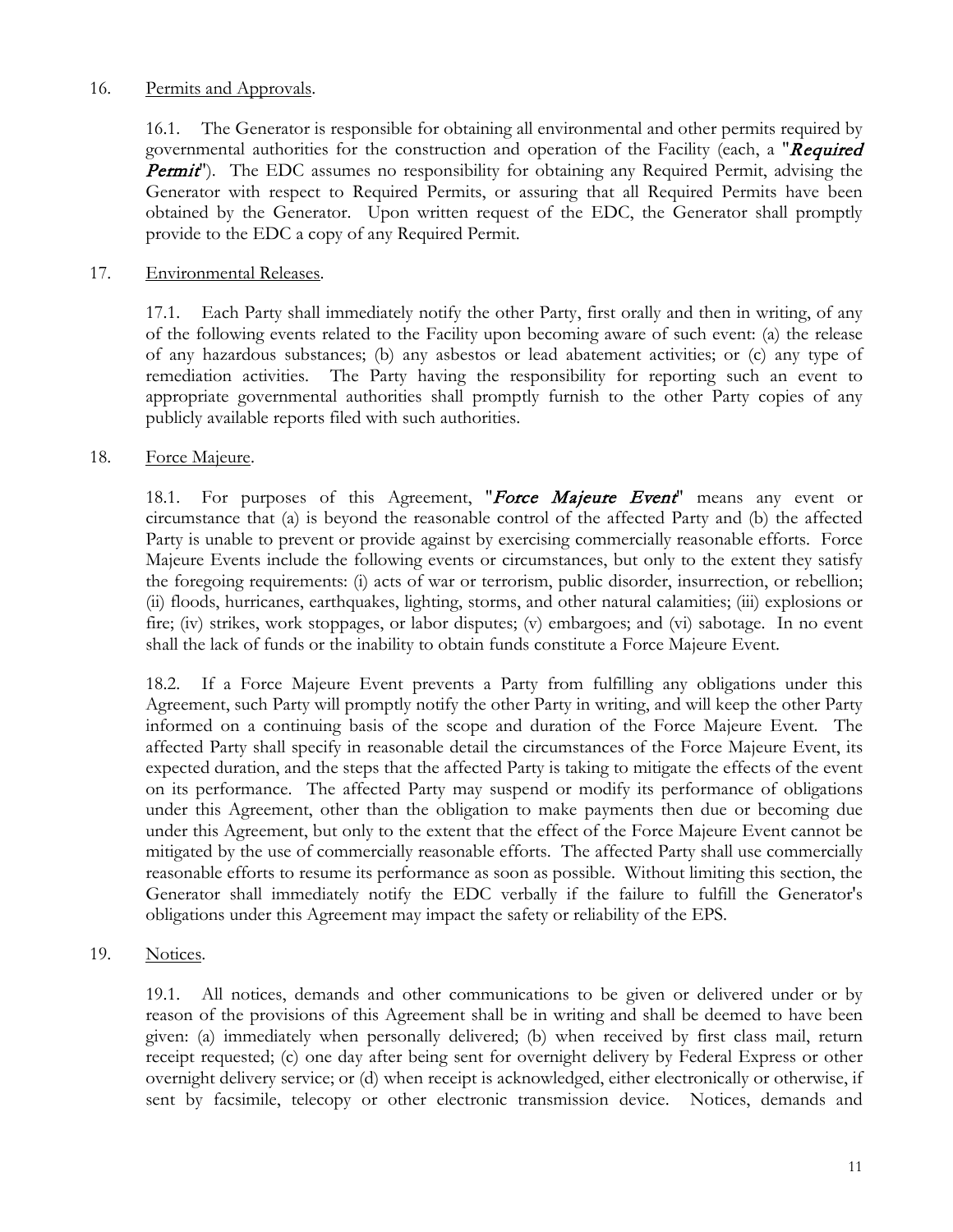communications to the other Parties shall, unless another address is specified by such Parties in writing, be sent to the addresses indicated below:

If to the EDC:

If to the Generator:

19.2. Each Party may designate operating representatives to conduct daily communications between the Parties, which may be necessary or convenient for the administration of this Agreement. The names, addresses, and phone numbers of each Party's representatives shall be provided in writing by such Party to the other Party.

#### <span id="page-11-0"></span>20. Default and Remedies.

## 20.1. Defaults. Each of the following shall constitute an "Event of Default,"

20.1.1. A Party fails to pay any bill or invoice for charges incurred pursuant to this Agreement or any other amount due from such Party to the other Party as and when due, any such failure shall continue for a period of thirty (30) days after written notice of nonpayment from the affected Party to the defaulting Party; provided, however, if such Party disputes such bill, invoice or other amount due in good faith, then such failure to pay shall not constitute an Event of Default and the Parties shall resolve such dispute in accordance with Section [21;](#page-12-0)

20.1.2. A Party (a) fails to comply with any other provision of this Agreement or breaches any representation or warranty in any material respect and (b) fails to cure or remedy such failure or breach within sixty (60) days after notice and written demand by the other Party to cure the same or such longer period reasonably required to cure the same (not to exceed an additional ninety (90) days unless otherwise mutually agreed upon, provided that the failing or breaching Party diligently continues to cure until such failure or breach is fully cured). This provision pertains only to cure periods not specifically addressed elsewhere in this Agreement;

20.1.3. A Generator modifies the Facility or any part of the Interconnection without the prior written approval of the EDC; or

20.1.4. A Party fails to perform any obligation hereunder in accordance with (a) applicable laws and regulations, (b) the ISO-NE operating documents, procedures, and reliability standards, and (c) Good Utility Practice.

<span id="page-11-1"></span>20.2. Remedies. Upon the occurrence of an Event of Default, the non-defaulting Party may, at its option, in addition to any remedies available under any other provision herein, do any, or any combination, as appropriate, of the following: (a) continue to perform and enforce this Agreement; (b) recover damages from the defaulting Party except as limited by this Agreement; (c) by written notice to the defaulting Party terminate this Agreement; or (d) pursue any other remedies it may have under this Agreement or under applicable law or in equity.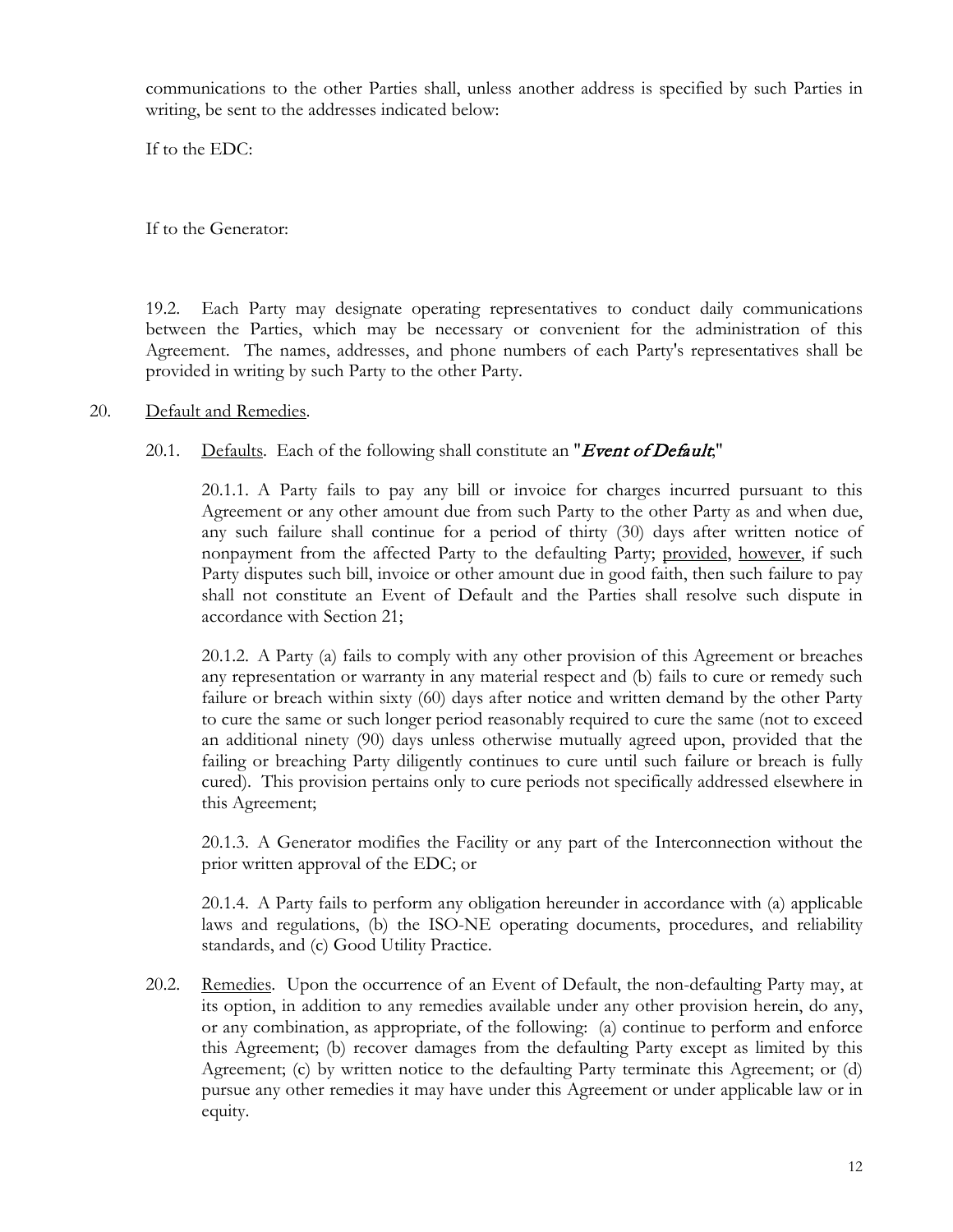#### <span id="page-12-0"></span>21. Dispute Resolution Procedures.

21.1. Each Party shall agree to attempt to resolve all disputes promptly, equitably and in good faith. If the Parties are unable to informally resolve any dispute, the Parties shall follow the dispute resolution process set forth in the Guidelines.

#### <span id="page-12-1"></span>22. Subcontractors.

- 22.1. Nothing in this Agreement shall prevent a Party from utilizing the services of any subcontractor as it deems appropriate to perform its obligations under this Agreement; provided, however, that the hiring Party shall require such subcontractor to comply with all applicable terms and conditions of this Agreement in providing such subcontracting services and the hiring Party shall remain primarily liable to the other Party for the performance of such subcontractor.
- 22.2. The creation of any subcontract relationship shall not relieve the hiring Party of any of its obligations under this Agreement. The hiring Party shall be fully responsible to the other Party for the acts or omissions of any subcontractor hired by the hiring Party to perform its obligations under this Agreement. Any applicable obligation imposed by this Agreement upon the hiring Party shall be equally binding upon, and shall be construed as having application to, any subcontractor of such Party.
- 22.3. The obligations under this Section [22](#page-12-1) will not be limited in any way by any limitation of subcontractor's insurance.

#### 23. Miscellaneous.

- 23.1. Governing Law. This Agreement and the legal relations between the Parties will be governed by and construed in accordance with the laws of the State of Connecticut applicable to contracts made and performed in such State and without regard to conflicts of law doctrines.
- 23.2. Non-waiver. No failure on the part of any Party to exercise or delay in exercising any right hereunder shall be deemed a waiver thereof, nor shall any single or partial exercise of any right hereunder preclude any further or other exercise of such or any other right.
- 23.3. No Third Party Beneficiaries. This Agreement is made solely for the benefit of the Parties. Nothing in the Agreement shall be construed to create any rights in or duty to, or standard of care with respect to, or any liability to, any person not a party to or otherwise bound by this Agreement.
- 23.4. Severability. If any provision of this Agreement is held to be unenforceable for any reason, such provision shall be adjusted rather than voided, if possible, to achieve the intent of the Parties. If no such adjustment is possible, such provision shall be fully severable and severed, and all other provisions of this Agreement will be deemed valid and enforceable to the extent possible.
- 23.5. No Partnership. Nothing in this Agreement shall constitute or be construed to be or create an association, joint venture, agency relationship, or partnership between the Parties or to impose any partnership obligation or partnership liability upon either Party. No Party shall have any right, power or authority to enter into any agreement or undertaking for, or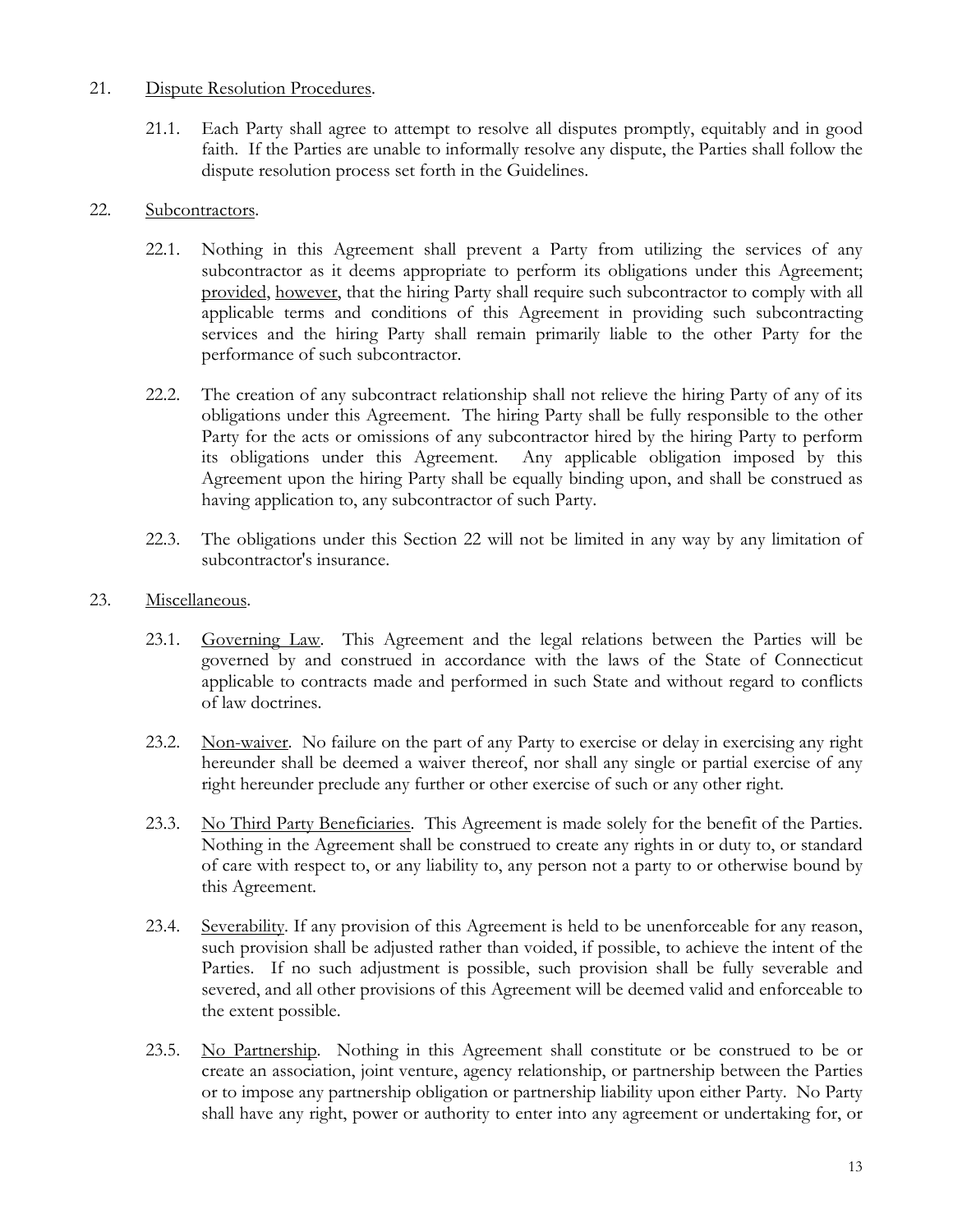act on behalf of, or to act as or be an agent or representative of, or to otherwise bind, the other Parties.

- 23.6. Headings. All headings in this Agreement are included solely for convenient reference, are not intended to be full and accurate descriptions of the contents of this Agreement, will not be deemed a part of this Agreement, and will not affect the meaning or interpretation of this Agreement.
- 23.7. Changes in State Regulations or Law. Upon thirty (30) days prior written notice, EDC may terminate this Agreement if there are any changes in DPUC regulations or Connecticut law that affects the EDC's ability to perform its obligations under this Agreement.
- 23.8. General Rules of Construction. For all purposes of this Agreement: (a) all terms defined herein or in the Guidelines shall have the meanings assigned to them herein or in the Guidelines, as the case may be, and shall include the plural as well as the singular; (b) all references in this Agreement to designated "Sections" and other subdivisions are to the designated Sections and other subdivisions of the body of this Agreement; (c) pronouns of either gender or neuter will include, as appropriate, the other pronoun forms; (d) the words "herein," "hereof" and "hereunder" and other words of similar import refer to this Agreement as a whole and not to any particular Section or other subdivision; (e) "or" is not exclusive; (f) "including" and "includes" will be deemed to be followed by "but not limited to" and "but is not limited to," respectively; (g) any definition of or reference to any law, agreement, instrument or other document herein will be construed as referring to such law, agreement, instrument or other document as from time to time amended, supplemented or otherwise modified; (h) any definition of or reference to any law or statute will be construed as referring also to any rules and regulations promulgated thereunder; and (i) as used herein, "days" shall mean "calendar days."
- 23.9. Counterparts. This Agreement may be executed in counterparts, each of which shall be deemed an original, and all counterparts so executed shall constitute one agreement binding on all of the Parties hereto, notwithstanding that all of the Parties are not signatories to the same counterpart. Facsimile counterparts may be delivered by any Party, with the intention that they shall have the same effect as an original counterpart hereof.
- 23.10. Signatures. Each Party hereby signifies its agreement to the all of the terms of this Agreement by its signatures hereto. Each Party represents that it has carefully reviewed this Agreement individually and with counsel and that it has knowingly and willingly executed this Agreement.

## **[**Signature Page Follows**]**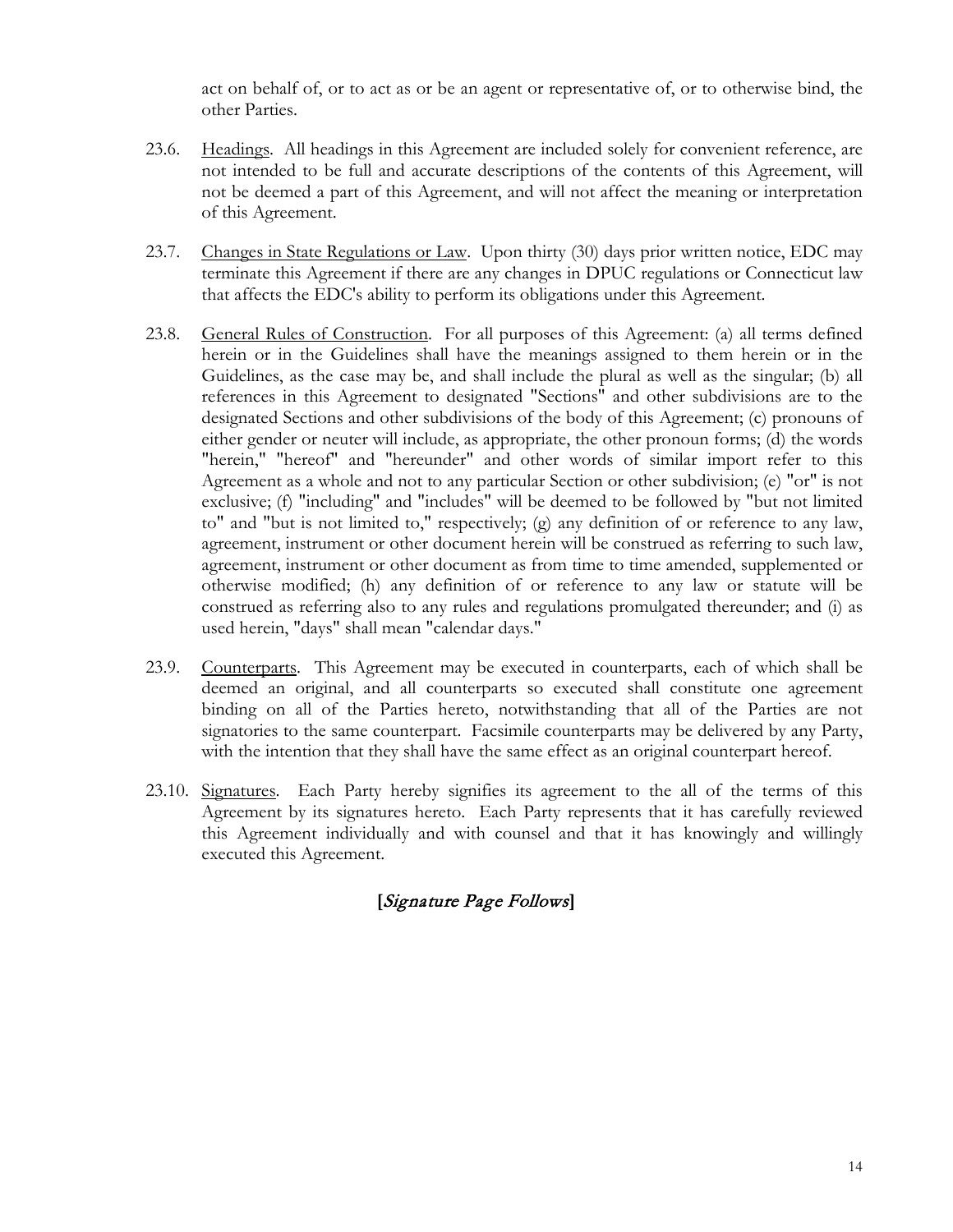IN WITNESS HEREOF, the Parties have caused this INTERCONNECTION AGREEMENT to be executed on the day and year first written above.

## THE EDC

By:  $\_\_$ 

Name:

Title:

Duly Authorized

## THE GENERATOR

By:  $\_\_$ 

Name:

Title:

Duly Authorized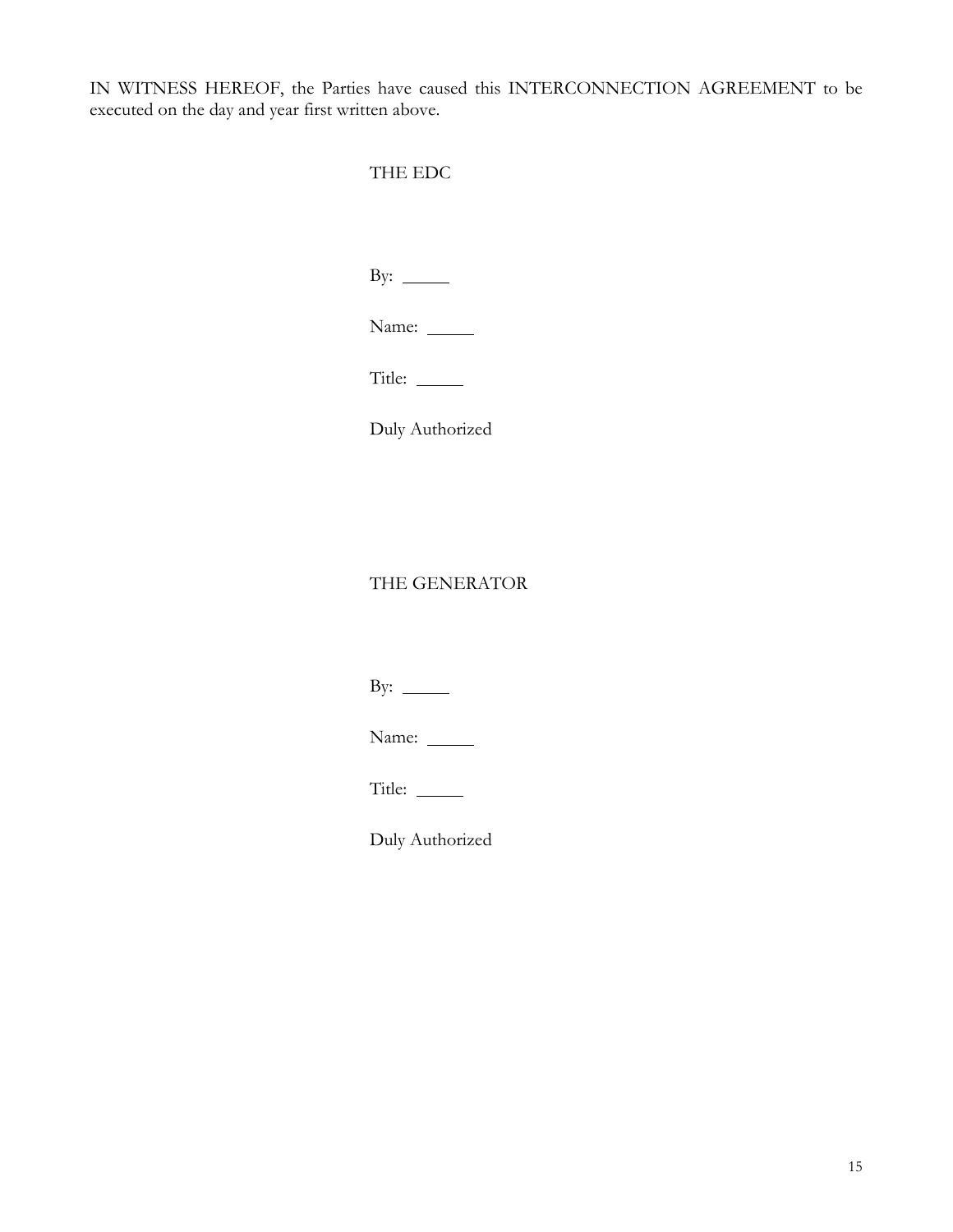## **Appendix A**

**Guidelines for Generator Interconnection**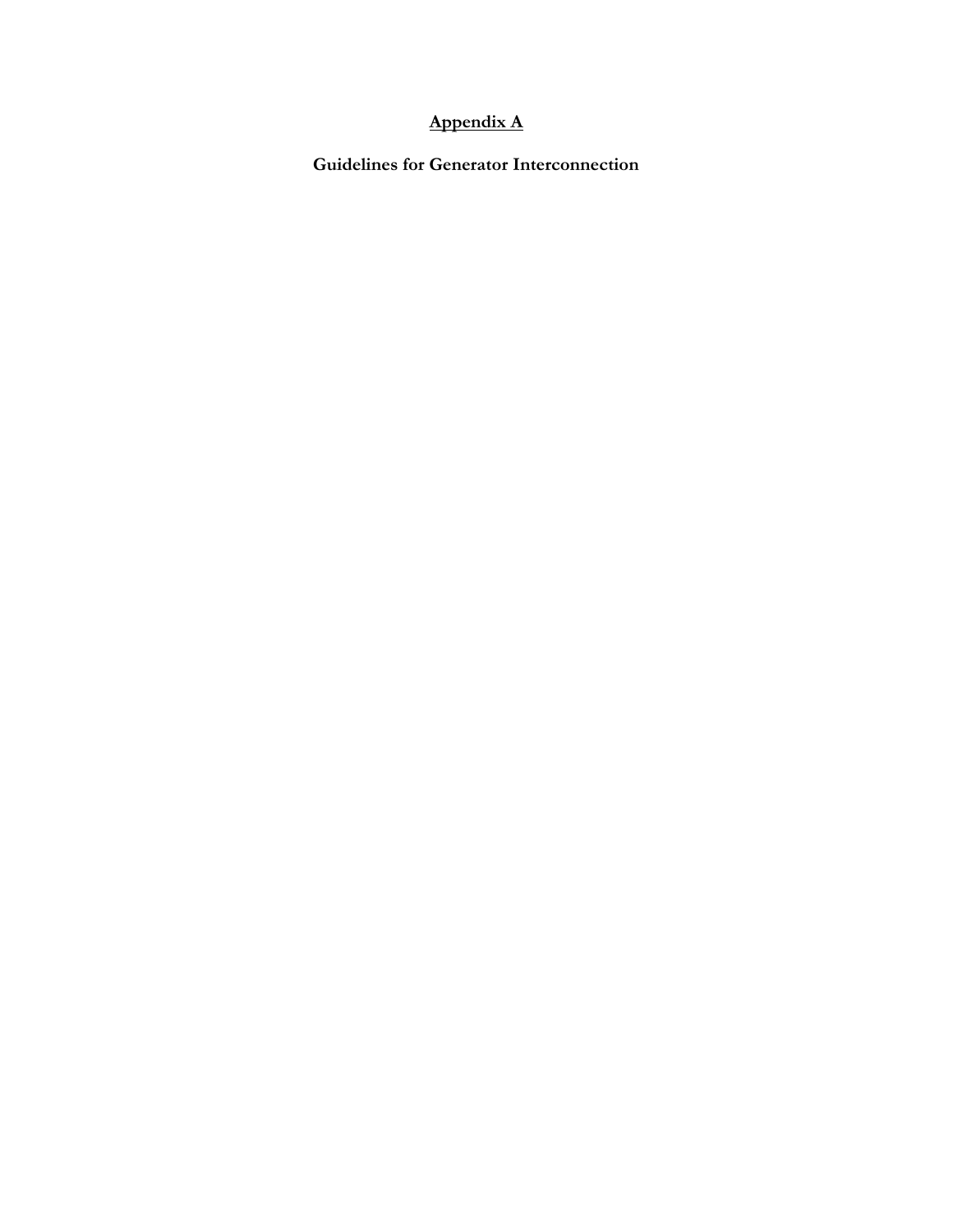# **Appendix B**

**Description of the Facility as studied, and incorporating any approved design changes**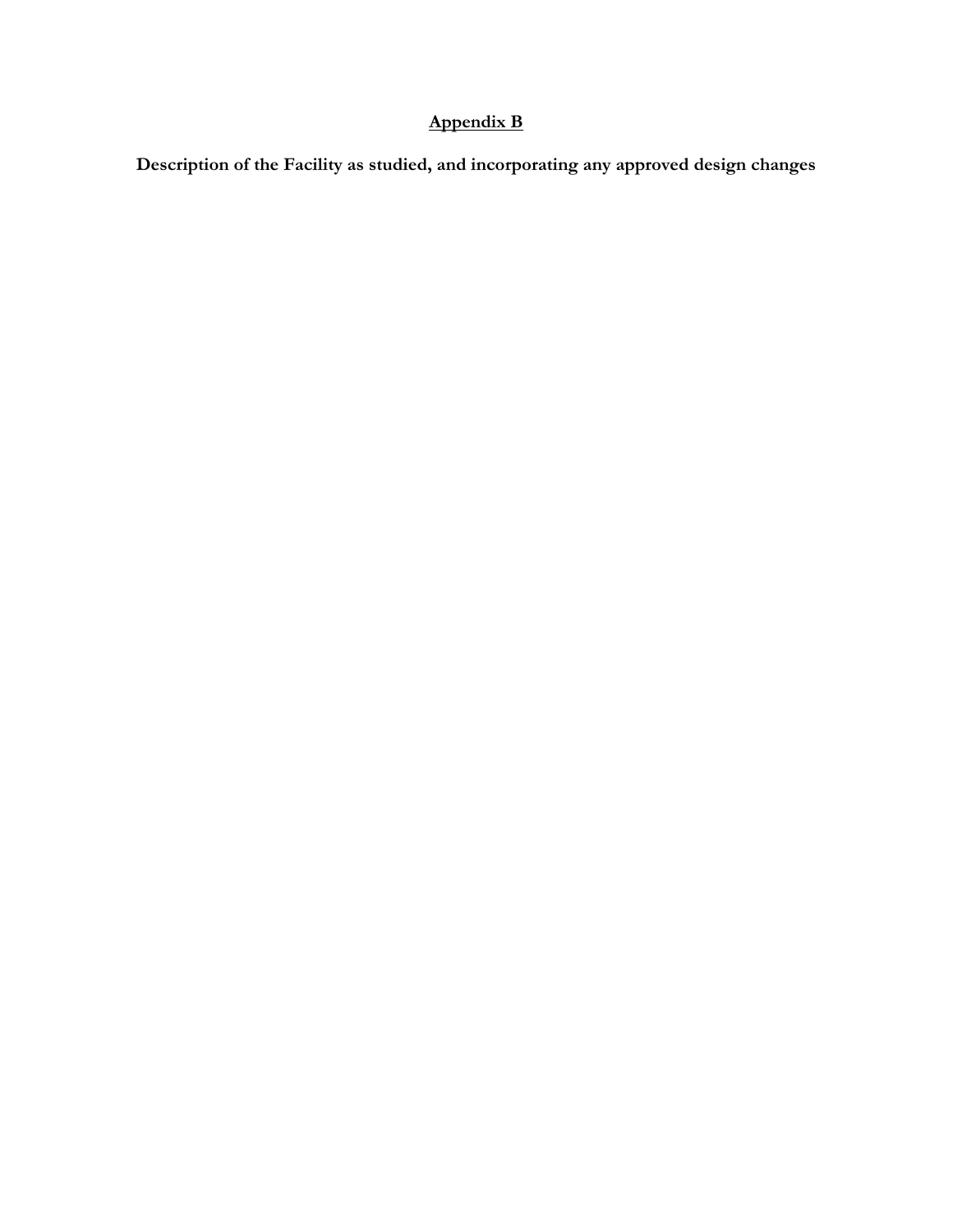## **Appendix C**

## **Conditions for Parallel Operation of Generating Facility, Special Operating Requirements**

The EDC shall describe requirements that must be met by the Generator prior to parallel operation of the Facility with the EPS. Also, EDC shall describe requirements that must be met by the Generator for continuous parallel operation of the Facility with the EPS, including Periodic Interconnection Tests.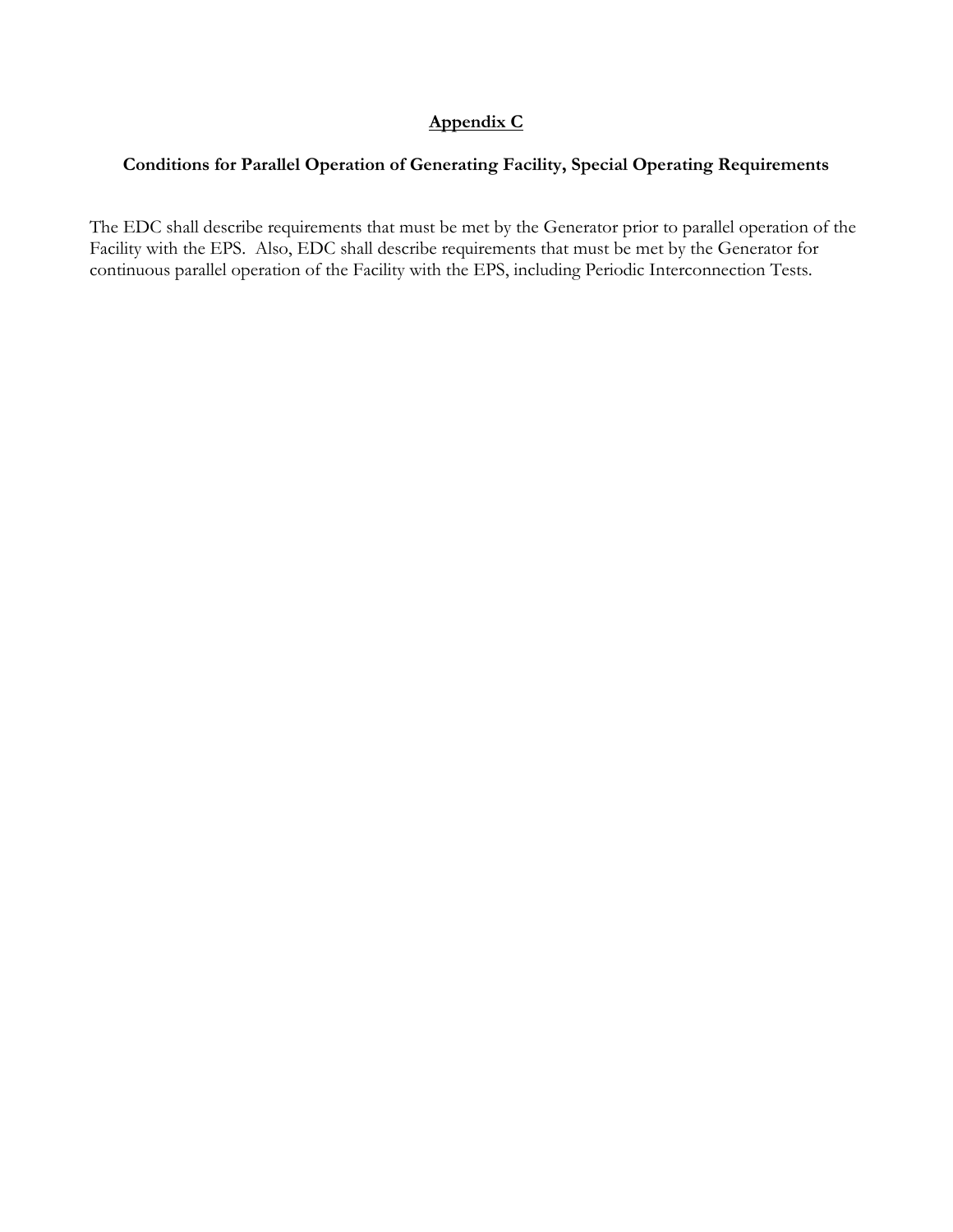## **Appendix D**

**Initial Cost Estimate**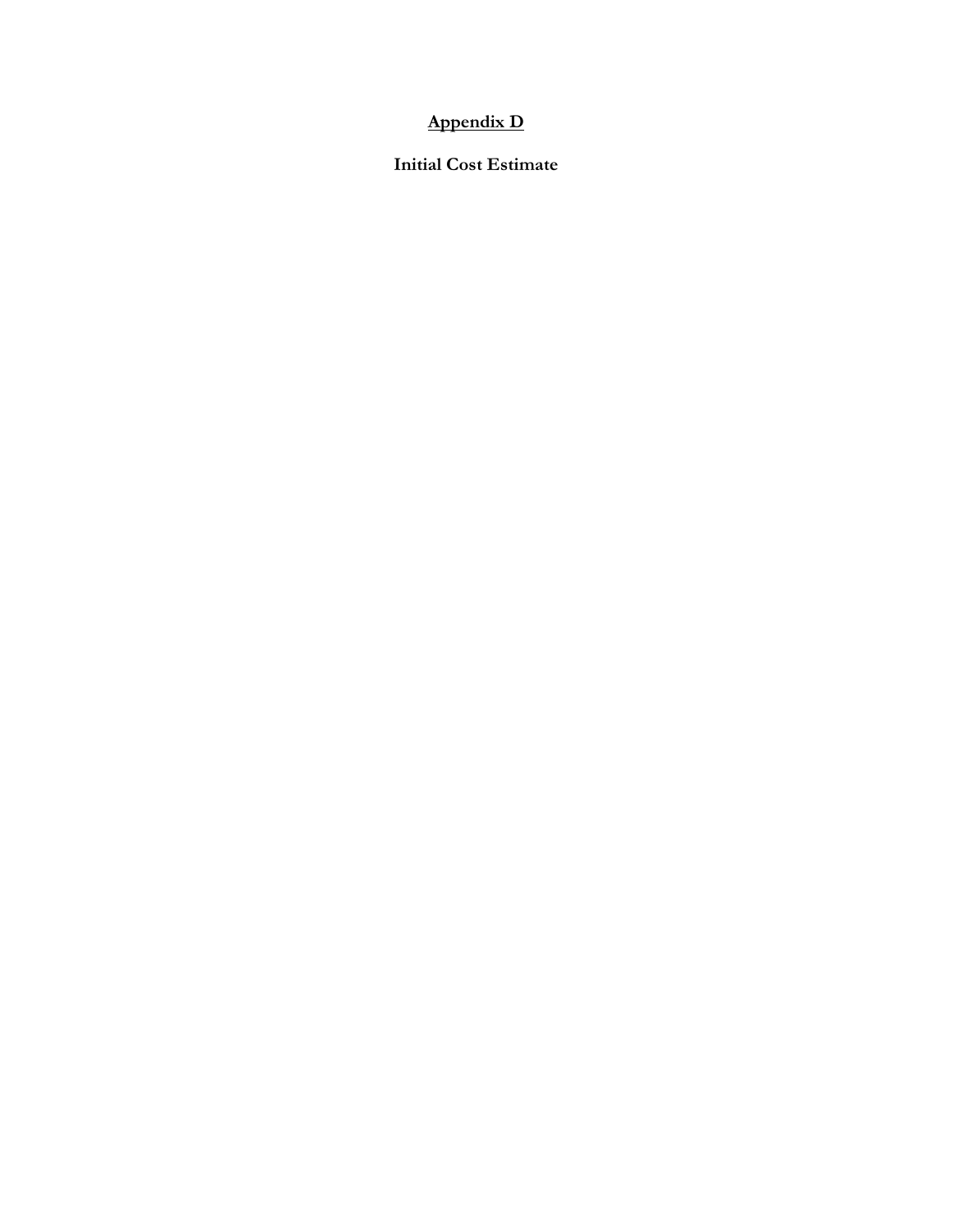# **Appendix E**

**Construction Agreement**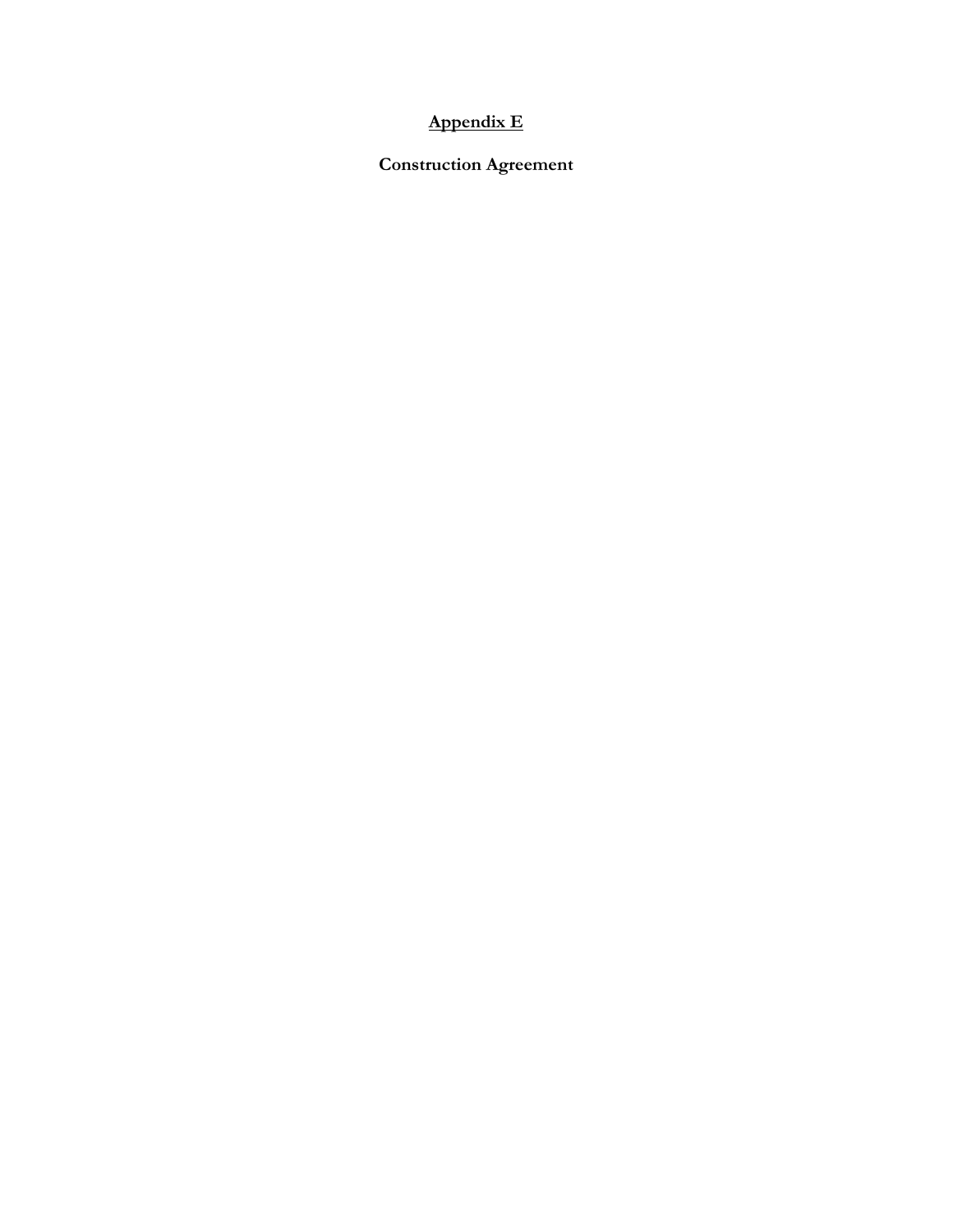# **Appendix F**

#### **Milestones**

In-Service Date:

Critical milestones and responsibility as agreed to by the Parties:

| Milestone/Date | <b>Responsible Party</b> |
|----------------|--------------------------|
|                |                          |
|                |                          |
|                |                          |
|                |                          |
|                |                          |
|                |                          |
|                |                          |
|                |                          |
|                |                          |
|                |                          |

Agreed to by:

For the Generator: Date:

For the EDC: Date: Date: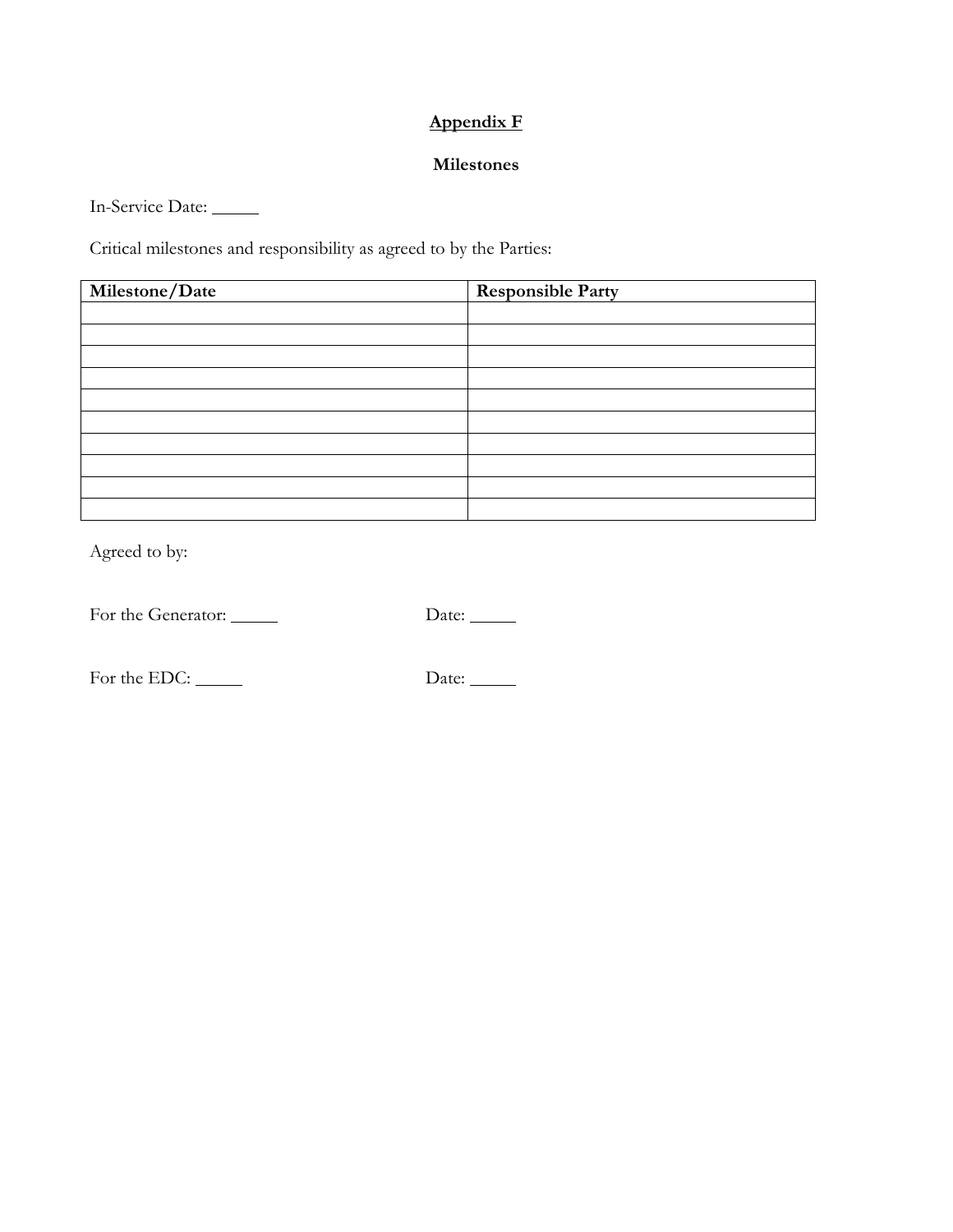## **Appendix G**

## **EDC's Description of its Upgrades and Best Estimate of Upgrade Costs**

The EDC shall describe Upgrades and provide an itemized best estimate of the cost, including overheads, of the Upgrades and annual operation and maintenance expenses associated with such Upgrades. The EDC shall functionalize Upgrade costs and annual expenses as either transmission or distribution related.